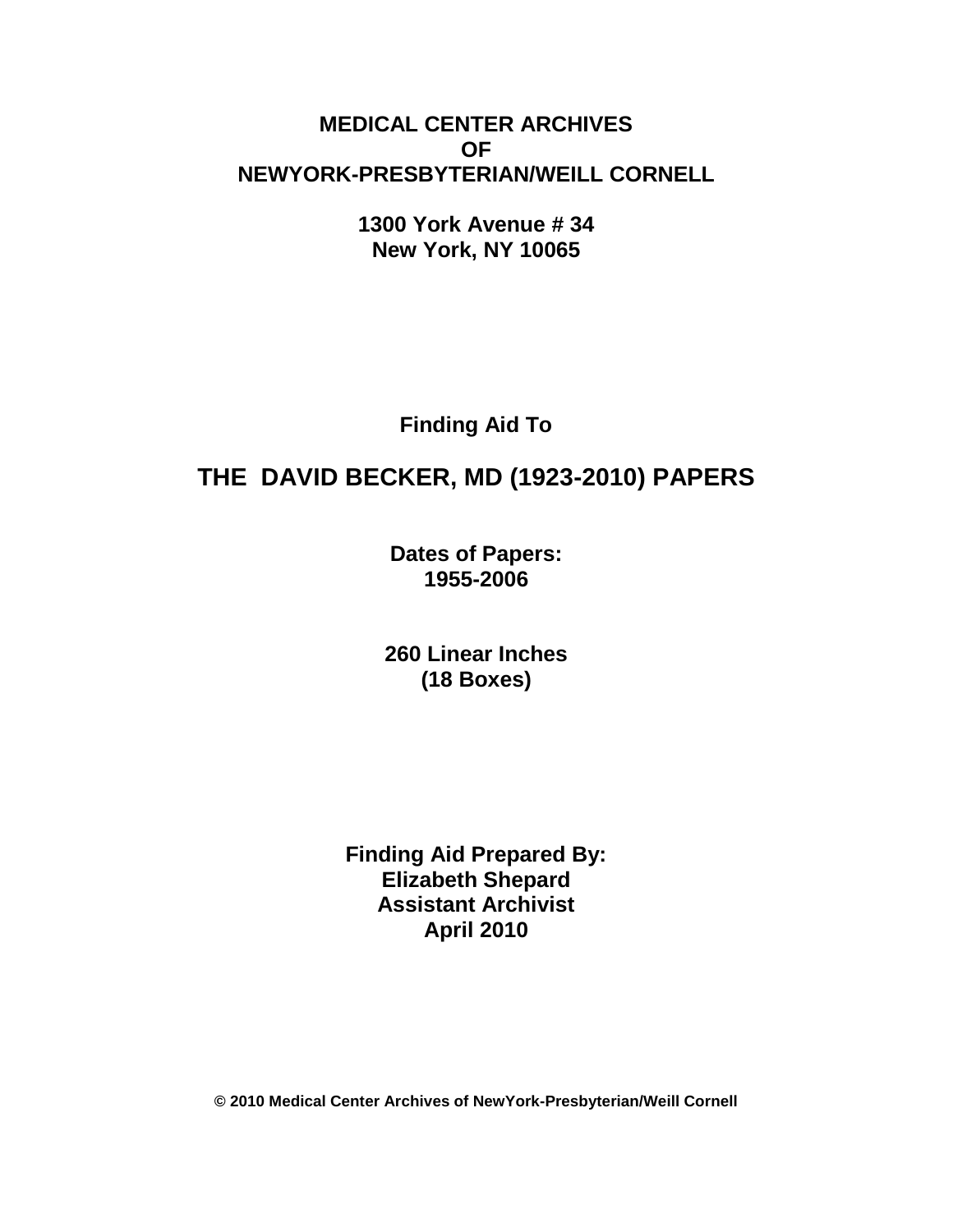### **PROVENANCE:**

David Becker, MD donated his papers to the archives in 1980, 1995-1996, 2002, and 2009.

## **ADMINISTRATIVE/BIOGRAPHICAL NOTE:**

Dr. David Becker was born ca. 1923. He earned an A. B. in 1943 and a M.A. in Psychology in 1944 from Columbia University. He received his MD degree from New York University Bellevue College of Medicine in 1948. After graduation, he received further training at Sinai Hospital of Baltimore (1948-1949), Maimonides Hospital of Brooklyn (1949-1950), Memorial Hospital (1950-1952), and New York Hospital (1952- 1955). He was the chief of the Radioisotope Laboratory at Brooke Army Medical Center in Forth Worth, TX from 1952-1954. In 1955, he was an instructor of medicine and radiology and assistant radiologist at the New York Hospital-Cornell Medical Center. At the same time, he established the Radioisotope Laboratory, which later became the Division of Nuclear Medicine. He rose in the ranks to attending radiologist in 1971, attending physician in 1975, professor of radiology in 1972 and professor of medicine in 1975. He retired in 1995 from the director of the Nuclear Medicine Division but continued to practice at the medical center until his death in January 2010.

Dr. Becker was a pioneer in the use of radioactive isotopes for the diagnosis and treatment of thyroid disease. He was an expert on thyrotoxicosis and thyroid cancer. He was involved in numerous committees and organizations related to thyroid disease and the treatment of radiation exposure after nuclear accidents. He was president of the American Thyroid Association from 1982-1983. After the Chernobyl, Ukraine accident in April 1986, he led the American team to study the effects of radiation exposure from this accident on people living in the area. He was especially interested in studying the increase in thyroid disease in children in the Belarus/Ukraine area. He received the Distinguished Service Medal from American Thyroid Association in 1989, Berson Yalow Award from the Society of Nuclear Medicine in 1990, and in 1996 a White House Citation for Humanitarian Efforts for his studies of childhood thyroid cancer following the Chernobyl accident.

## **SCOPE AND CONTENT NOTE:**

David Becker, MD papers provided a good overview of his professional activities as the director of the Nuclear Medicine Division and his expertise in thyroid disease and the effects of radiation exposure of nuclear accidents such as Chernobyl. His papers are divided into eleven series: Correspondence Series I (1984-1991), Correspondence Series II (1968-1988), Correspondence Series III (1956-1996), Correspondence, Personnel (1955-1983), Nuclear Medicine Administration (1955-1992), Nuclear Medicine Renovations (1956-1988), Grants and Financial Records (1955-1987),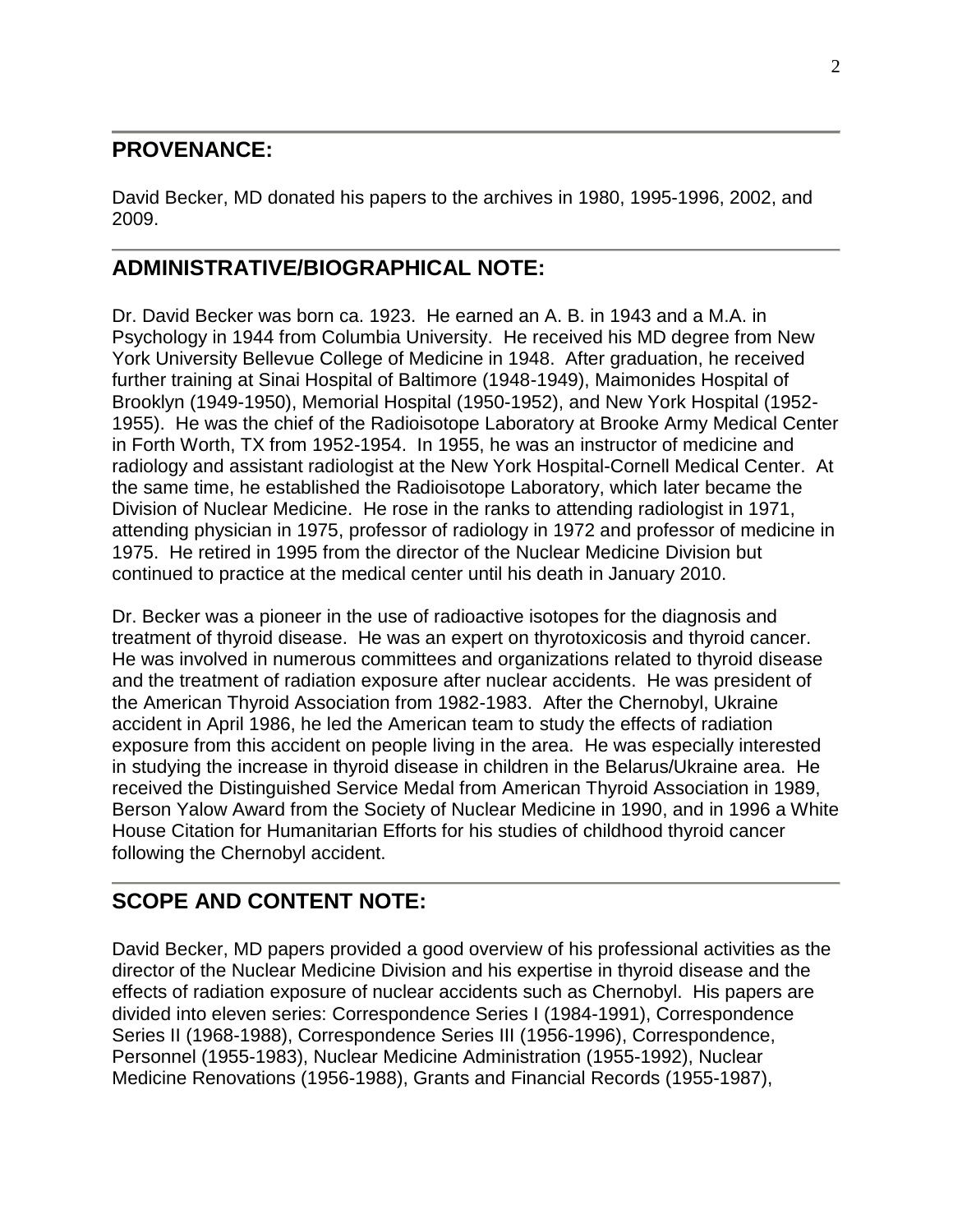Nuclear Medicine Research (1955-1988), Chernobyl (1972-2006), Committees (1956- 1994), and Speeches and Papers (1958-2003).

### **Series I: Correspondence, 1984-1991 (Box 1)**

This series, arranged chronologically, contains general correspondence with colleagues and friends.

### **Series II: Correspondence, 1968-1988 (Boxes 2-3)**

This series, arranged chronologically, consists of correspondence divided into the following categories: Cornell, general, interdepartmental, and personal.

### **Series III: Correspondence, 1956-1996 (Boxes 3-5)**

This series, arranged alphabetically, comprises of correspondence with colleagues and friends.

### **Series IV: Correspondence, Personnel, 1955-1983 (Box 5)**

This series, arranged alphabetically, contains correspondence with other members of the Division of Nuclear Medicine, mostly former fellows or residents.

### **Series V: Nuclear Medicine Administration, 1955-1992 (Boxes 5-7)**

This series, arranged alphabetically, is composed of files related to the administration of the Division of Nuclear Medicine.

### **Series VI: Nuclear Medicine Renovations, 1956-1988 (Boxes 7-8)**

This series contains correspondence, architectural plans, and files related to the renovation of the Nuclear Medicine Division in the new C. V. Starr building. The Nuclear Medicine Plans files are organized chronologically.

### **Series VII: Grants and Financial Records, 1955-1987 (Box 8)**

This series, arranged alphabetically, comprises of miscellaneous financial files for the Nuclear Medicine Division.

### **Series VIII: Nuclear Medicine Research, 1955-1988 (Boxes 8-10)**

This series, arranged alphabetically, consists of research files on nuclear medicine.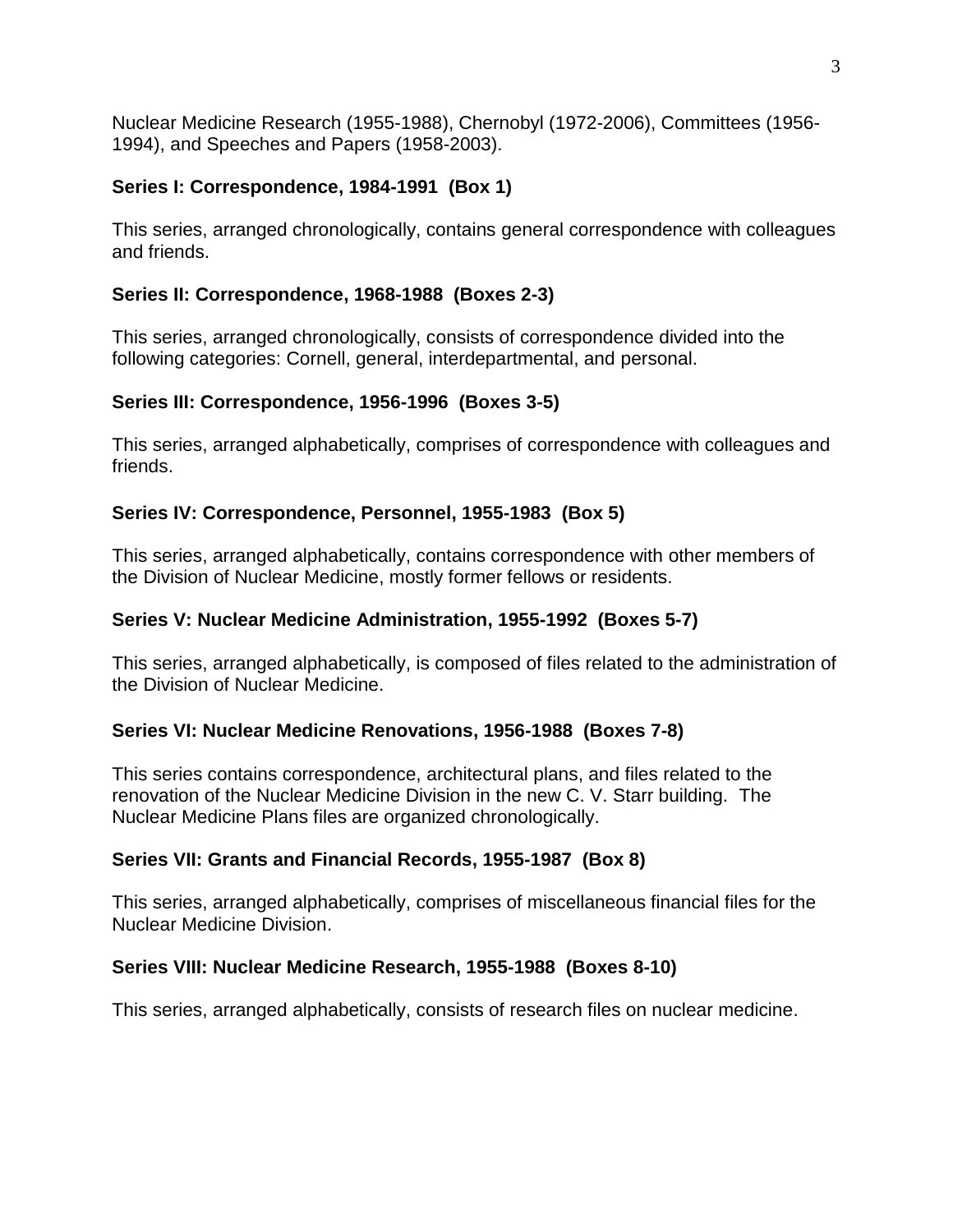#### **Series IX: Chernobyl, 1972-2006 (Boxes 10-14)**

This series, arranged alphabetically, contains four subdivisions: Becker's Correspondence, Becker's Committees, Becker's Speeches and Papers, and Subject Files. The Becker's Committees and Speeches and Papers subseries include files on his various committees and research projects related to the Chernobyl accident. His major activity was leading the US team under the Joint Coordinating Committee for Civilian Nuclear Reactor Safety, which study the effects of the Chernobyl disaster on the people living in the area. He was also active in the WHO project to study thyroid cancer in children in Belarus and Ukraine. The Subject Files are comprised of general files on the Chernobyl and other nuclear accidents.

### **Series X: Committees, 1956-1994 (Boxes 14-17)**

This series, arranged alphabetically is composed of files related to the Dr. Becker's various committees and meetings. Some of the organizations include the American Thyroid Association, FDA, Society of Nuclear Medicine, National Cancer Institute, New York Hospital, Radioisotope Committee, and the Mayor Technical Advisory Committee.

#### **Series XI: Speeches and Papers, 1958-2003 (Boxes 17-18)**

This series, arranged alphabetically, contains various speeches, manuscript drafts, and reprints by Dr. Becker.

## **ACCESS RESTRICTIONS:**

The Personnel Correspondence series is restricted and confidential. There are few files that contained patient files protected under HIPAA.

### **RELATED MATERIAL:**

None

### **BOX AND FOLDER LIST:**

#### **Box 1: Series I, Correspondence, 1984-1991**

- 1 Correspondence, 1984
- 2 Correspondence, 1985
- 3 Correspondence, 1986
- 4 Correspondence, 1987
- 5 Correspondence, 1988
- 6 Correspondence, 1989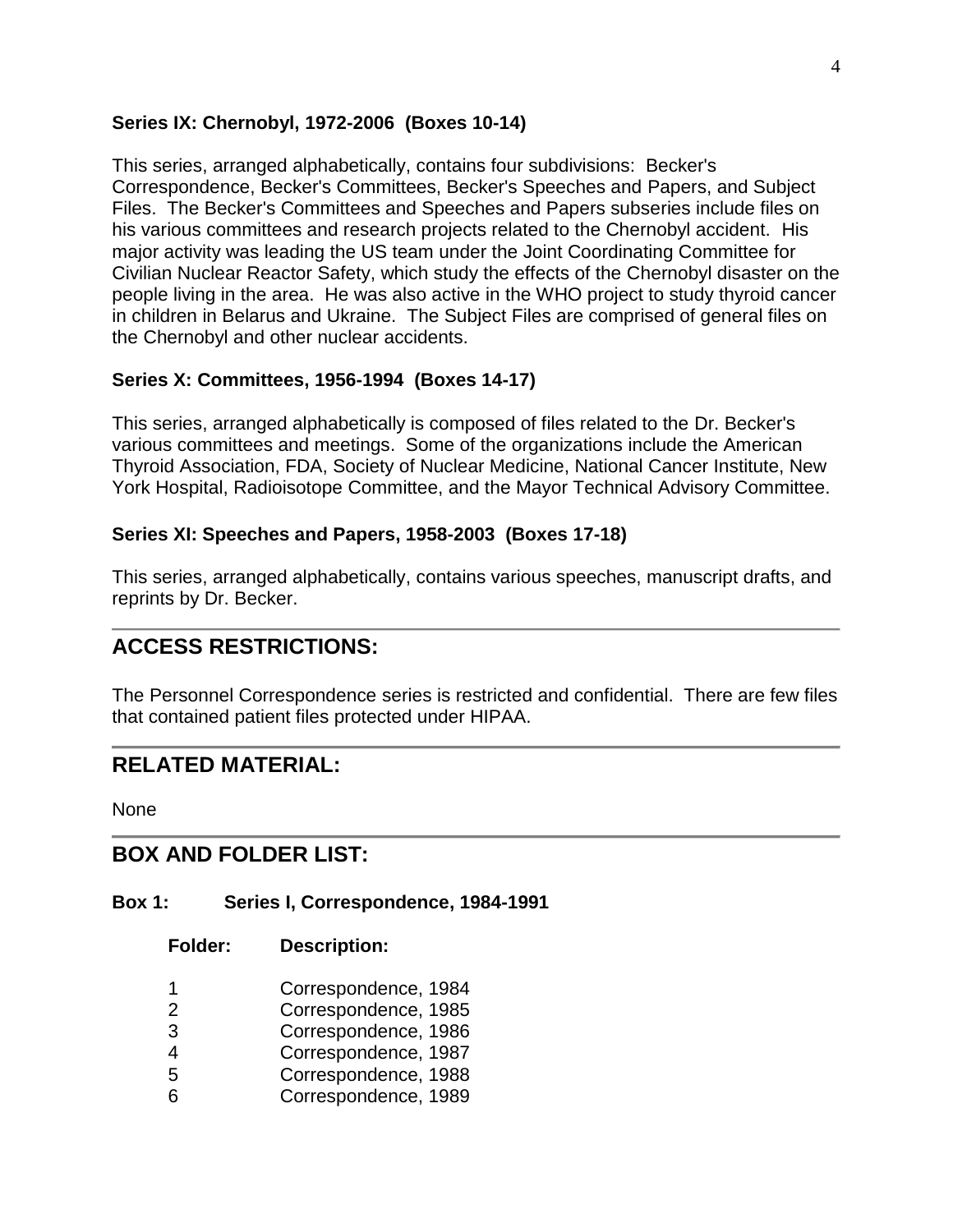| Correspondence, 1990 |  |  |
|----------------------|--|--|
|                      |  |  |

Correspondence, Jan-August 1991

### **Box 2: Series II, Correspondence, 1968-1988**

**Folder: Description:**

| 1              | General Correspondence, 1979-1980             |
|----------------|-----------------------------------------------|
| $\overline{2}$ | General Correspondence, 1981-1982             |
| 3              | Interdepartmental Correspondence, 1973-1977   |
| $\overline{4}$ | Interdepartmental Correspondence, 1978-1982   |
| 5              | Inter-Institutional Correspondence, 1968-1982 |
| 6              | Personal Correspondence, 1975-1977            |
| 7              | Personal Correspondence, 1978-1982            |
| 8              | Interdepartmental Correspondence, 1983        |
| 9              | Cornell Correspondence, 1984                  |
| 10             | General Correspondence, 1984                  |
| 11             | Interdepartmental Correspondence, 1984        |
| 12             | Personal Correspondence, 1984                 |
| 13             | Cornell Correspondence, 1985                  |
| 14             | General Correspondence, 1985                  |
| 15             | Interdepartmental Correspondence, 1985        |
| 16             | Personal Correspondence, 1985                 |
| 17             | Cornell Correspondence, 1986                  |
| 18             | General Correspondence, 1986                  |
| 19             | Interdepartmental Correspondence, 1986        |
| 20             | Personal Correspondence, 1986                 |
| 21             | Cornell Correspondence, 1987                  |
| 22             | General Correspondence, 1987                  |
| 23             | Interdepartmental Correspondence, 1987        |
| 24-25          | Personal Correspondence, 1987                 |
|                | Series II Cerrespondence 1068-1088            |

**Box 3: Series II, Correspondence, 1968-1988**

|  | Personal Correspondence, 1987 |
|--|-------------------------------|
|--|-------------------------------|

- General Correspondence, 1988
- 3 Interdepartmental Correspondence, 1988<br>4-6 Personal Correspondence, 1988
- Personal Correspondence, 1988

### **Box 3: Series III, Correspondence, 1956-1996**

- **Folder: Description:**
- African Trip, 1975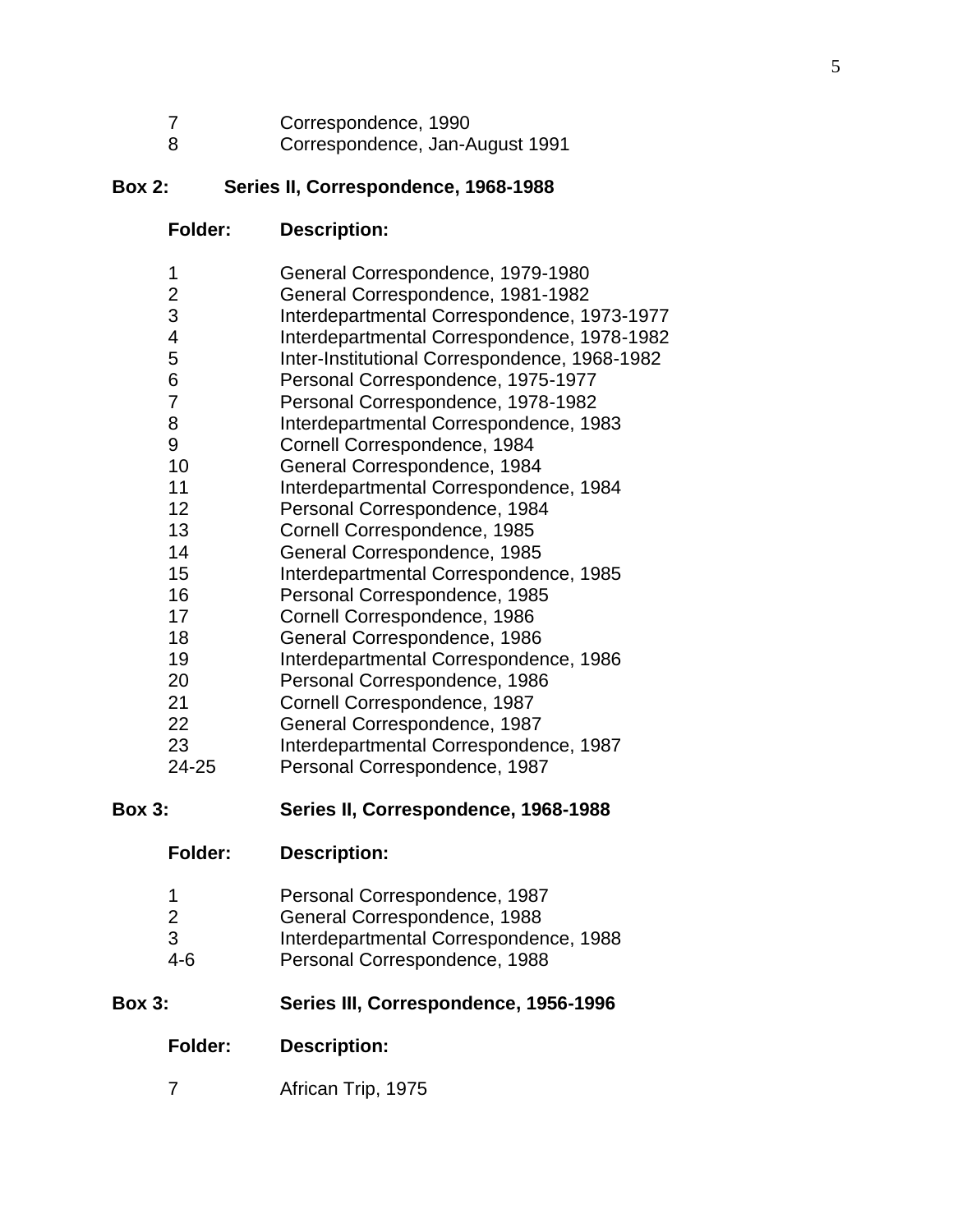| 8         | Bakke, John, MD, 1958-1964             |
|-----------|----------------------------------------|
| 9         | Barandes, Martin, MD, 1968-1995        |
| 10        | Barzilai, David, 1986-1987             |
| 11        | Bauer, Goren, 1962-1966                |
| 12        | Bearn, Alexander, MD, 1966             |
| 13        | Beebe, Gilbert, PhD, 1988              |
| 14        | Belshaw, Bruce, 1984-1990              |
| 15        | Benua, Richard, 1992-1993              |
| 16        | Berger, Gary, 1994                     |
| 17        | Berman, Mones, 1958-1968               |
| $18 - 19$ | Bigler, Rodney, 1981-1996              |
| 20        | Blaufox, M. Donald, MD, PhD, 1991-1992 |
| 21        | Blum, Manfred, MD, 1982, 1994          |
| 22        | Bogonoff, Morton, D., 1991             |
| 23        | Boice, John, MD, 1985                  |
| 24        | Bolshova, Elena, MD, PhD, 1991         |
| 25        | Bonte, Frederick, 1988                 |
| 26        | Book, Steven, PhD, 1991                |
|           |                                        |
| 27        | Bouville, Andre, 1992                  |
| 28        | Braverman, Lewis, MD, 1988             |
| 29        | Brenner Gati, Leona, 1991              |
| 30        | Bressler, Alfred, 1995                 |
| 31        | Brill, A. Bertrand, 1972-1994          |
| 32        | Brucer, Marshall, undated              |
| 33        | Cahill, Patrick, 1970-1986             |
| 34        | Carver, Susan, MD, 1970-1972           |
| 35        | Cohen, Eugene, 1987                    |
| 36        | Cooper, David, MD, 1987                |
| 37        | Cooper, Tom, 1967-1968                 |
| 38        | Comunale, Joseph, 1986, 1988           |
| 39        | Crane, Peter, 1993                     |
| 40        | Crantz, Frank, MD, 1983                |
| 41        | Cummings, Lois, 1984                   |
| 42        | Czemick, Israel, 1980                  |
| 43        | Daley, Joe, 1987                       |
| 44        | Daly, John, MD, 1994                   |
| 45        | Davis, William, 1992                   |
| 46        | D'Angelo, Sam, 1959-1963               |
| 47        | Decina, John, 1988                     |
| 48        | Decosse, Jerome, MD, 1993              |
| 49        | DeFillipo, Angelo, 1978-1983           |
| 50        | Degtyaryova, Olga, 1992                |
| 51        | Dobyns, Brown, 1980, 1984              |
| 52        | Douglas, Gordon, Jr., 1982-1984        |
| 53        |                                        |
|           | Dratman, Mary, 1984                    |
| 54        | Drengers, Mirzda, 1985                 |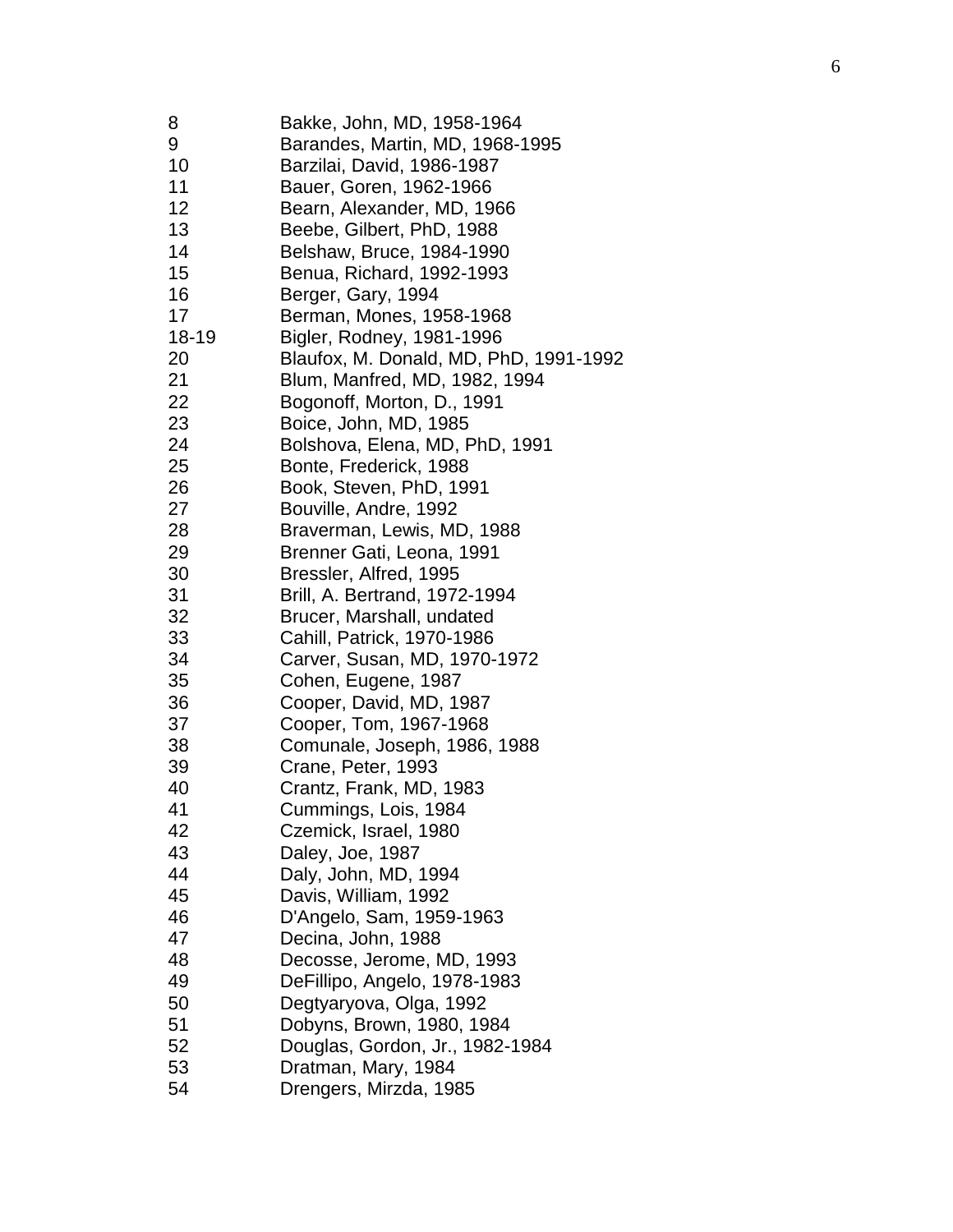| 55     | Drozd-Krzemien, Eva, undated       |
|--------|------------------------------------|
| 56     | Dunn, John, T., MD, 1983-1994      |
| 57     | Dworkin, Howard, MD, 1993          |
| 58     | Dymling, John Fredrik, 1979-1980   |
| 59     | Epstein, O, 1992                   |
| $\sim$ | $F_{\text{max}}$ , the MD 40574077 |

Evans, John, MD, 1957 -1977

#### **Box 4: Series III, Correspondence, 1956 -1996**

| <b>Folder:</b> | <b>Description:</b> |  |
|----------------|---------------------|--|
|----------------|---------------------|--|

| 1              | Fabian, Jim, 1990                    |
|----------------|--------------------------------------|
| $\mathbf{2}$   | Feldt Rasmussen, Ulla, MD, 1988-1989 |
| 3              | Finegan, Mary, 1984                  |
| $\overline{4}$ | Fischman, Donald, MD, 1993           |
| 5              | Foley, Thomas, Jr., MD, 1992         |
| 6              | Foster, Darlene, 1987                |
| 7              | Furness, Betty (NBC), 1987           |
| 8              | Furth, Eugene, 1986                  |
| 9              | Gaitan, Eduardo, MD, 1986            |
| 10             | Gandy, Hortense, 1988                |
| 11             | Gembicki, Professor M., 1984         |
| 12             | Gershemgorn, Marvin, MD, 1983-1984   |
| 13             | Goldberg, Barry, MD, 1991            |
| 14             | Goris, Michael, 1984                 |
| 15             | Gorman, Colum, 1983-1989             |
| 16             | Green, William, 1988-1995            |
| 17             | Griffith Yacavone, Annette, MD, 1978 |
| 18             | Hadley, Susan, MD, 1960-1966         |
| 19             | Hamburger, Joel, MD, 1989-1990       |
| 20             | Hang Zhao, Hui, 1981-1982            |
| 21             | Hine, Gerald, PhD, 1987              |
| 22             | Holmes, Richard, MD, 1988            |
| 23             | Horwith, Melvin, MD, 1991            |
| 24             | Hull, Andrew, MD, 1989, 1992         |
| 25             | Humphrey, Hubert (Sen.), 1959-1960   |
| 26             | Ivison, Mrs., 1974                   |
| 27             | Kadysiewski, Edmund, 1972-1977       |
| 28             | Konishi, Junji, MD, 1987             |
| 29             | Land, Charles, 1989                  |
| 30             | Laragh, John, MD, 1991               |
| 31             | Larson, Steve, 1988                  |
| 32             | Lerner, Adele, 1993                  |
| 33             | Levine, Lenore, MD, 1991             |
| 34             | Lieberman, Jerrold, MD, 1986         |
| 35             | Ling, Clifton, 1991, 1993            |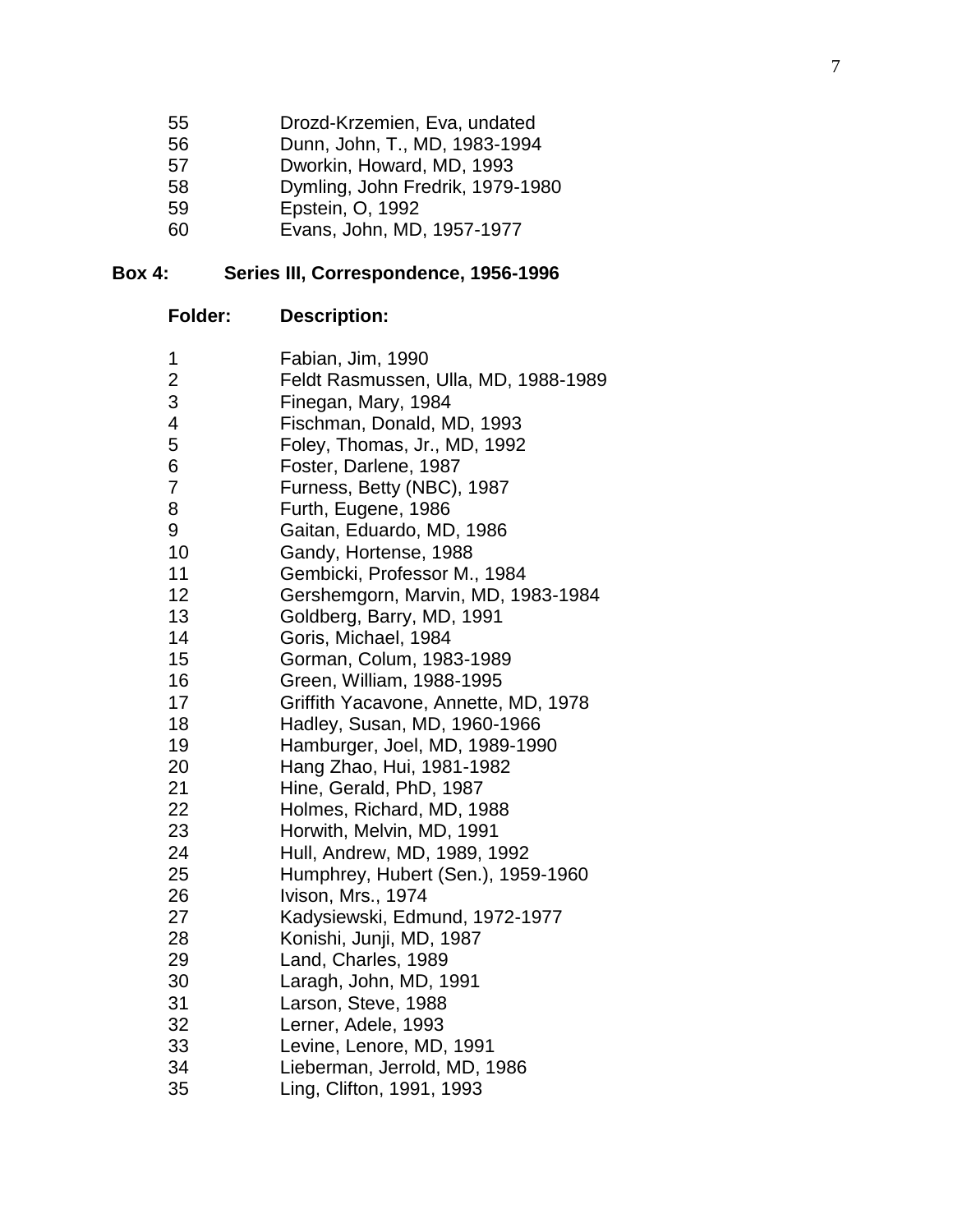| 36 | Luckey, E. Hugh, MD, 1956-1964    |
|----|-----------------------------------|
| 37 | Lutsker, Letty, 1983, 1992        |
| 38 | Margouleff, Donald, MD, 1987      |
| 39 | Maruchi, Nobuhiro, MD, 1972-1973  |
| 40 | Maxon, Harry, MD, 1988-1995       |
| 41 | McConahey, William, MD, 1989-1990 |
| 42 | McIntyre, Robert, 1978            |
| 43 | Mills, Stephen, 1979-1991         |
| 44 | Nagataki, Shigenobu, 1985-1994    |
| 45 | Nunez, Eladio, 1984               |
| 46 | Nydick, Martin, MD, 1975          |
| 47 | Peterson, Mark, 1983-1994         |
| 48 | Pierson, Richard, Jr., 1982-1991  |
| 49 | Pino, Sam, 1984-1988              |
| 50 | Platt, Melville, 1976-1980        |
| 51 | Pochin, Edward, 1988              |
| 52 | Reisman, Steven, MD, 1988         |
| 53 | Rey, Bob, 1982                    |
| 54 | Riaboukhine, I., MD, 1993         |
| 55 | Rives, Kathleen, 1987, 1989       |
| 56 | Robbins, Jacob, 1989-1994         |
| 57 | Robertson, Jim, MD, 1989          |
| 58 | Ross, Larry, MD, 1988             |
| 59 | Roth, Lillian, 1983-1984          |
| 60 | Saenger, Eugene, 1983-1992        |
| 61 | Saenger, Paul, 1986               |
| 62 | Sager, Naomi, 1984-1989 (HIPAA)   |
| 63 | Saur, Thomas, 1984                |
| 64 | Schmidt, Thomas, III, 1987        |
| 65 | Schultz, David, 1984              |
| 66 | Schussler, George, 1983-1984      |
| 67 | Schwamm, Jay Mark, 1983-1984      |
| 68 | Sciortino, John, 1985-1987        |
| 69 | Segal, Barry, 1976-1977           |
| 70 | Sgouros, George, 1986-1990        |
| 71 | Shaikh, Athar, 1995               |
| 72 | Shemen, Larry, 1987               |
| 73 | Shrestha, Kumd, 1992              |
| 74 | Sigel, Richard, MD, 1973-1974     |
| 75 | Simon, Steven, MD, 1991-1992      |
| 76 | Skinner, David, MD, 1991-1994     |
| 77 | Slavin, Sheldon, 1993             |
| 78 | Smith, Edward, 1967               |
| 79 | Smyth, Peter, PhD, 1987           |
| 80 | Soffing, Mark, 1987-1992          |
| 81 | Sonmezoglu, Kerim, MD, 1992       |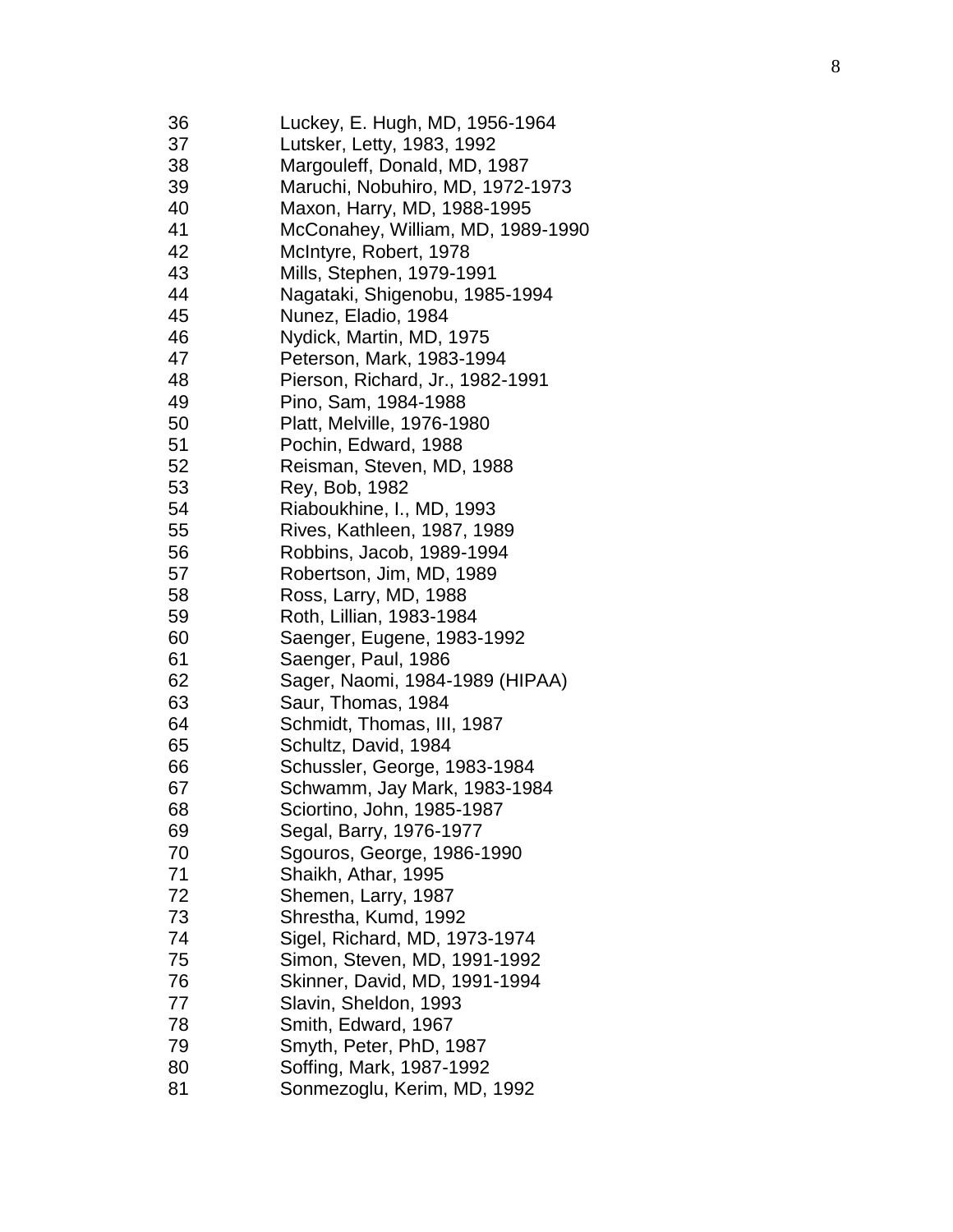| 82 | Spaventi, Sime, 1990       |
|----|----------------------------|
| 83 | Studer, Hugo, 1990         |
| 84 | Szulc, Max, 1981           |
| 85 | Tessler, Marvin, MD, 1993  |
| 86 | Thomas, Kurian, undated    |
| 87 | Thompson, David, 1965-1984 |

### **Box 5: Series III, Correspondence, 1956-1996**

| -1            | Van Middlesworth, Lester, 1992-1995 |
|---------------|-------------------------------------|
| $\mathcal{P}$ | Viteri, Fernando, 1984              |
| 3             | Wall, J.R., 1986                    |
| -4            | Woodard, Helen, 1986                |
| -5            | Zhao, Hui Yang, 1992                |

### **Box 5: Series IV, Correspondence, Personnel, 1955-1983**

### **All personnel files are restricted and are confidential**

| Folder:         | <b>Description:</b>                                                     |
|-----------------|-------------------------------------------------------------------------|
| 6               | Belshaw, Bruce (Research Associate), 1964-1980                          |
| 7               | Belshaw, Bruce (Research Associate), drafts and reprints, 1962-<br>1974 |
| 8               | Dyming, John Frederik (Fellow), 1964-1980                               |
| 9               | Furth, Eugene (Resident/Fellow), CV and Reprints, 1961-1967             |
| 10              | Furth, Eugene (Resident/Fellow), Baha'i Correspondence, 1966            |
| 11              | Furth, Eugene (Resident/Fellow), Correspondence, 1957-1976              |
| 12 <sub>2</sub> | Geffner, David (Fellow), 1969-1973                                      |
| 13              | Gordon, Amiravi (Fellow), 1959-1971                                     |
| 14              | Jacobstein, Jerome, MD (Faculty), 1973-1982                             |
| 15              | Kochenour, Neil (Medical Student), 1968-1969                            |
| 16              | McKenzie, J. Maxwell (Fellow), 1960-1961                                |
| 17              | Myers, Melvin (Physicist), 1974-1982                                    |
| 18              | Nunez, Eladio, MD, CV, 1964-1969                                        |
| 19              | Nunez, Eladio, MD, England, 1965-1967                                   |
| 20              | Nunez, Eladio, MD, 1966                                                 |
| 21              | Nunez, Eladio, MD, 1969-1971                                            |
| 22              | Nunez, Eladio, MD, 1964-1969                                            |
| 23              | Nunez, Eladio, MD, reprints, 1961-1971                                  |
| 24              | Rives, Kathleen, MD (Fellow/Grad Student), 1961-1974                    |
| 25              | Saenger, Eugene, MD, 1955-1983                                          |
| 26              | Tow, Daniel, MD (Faculty), 1970-1973                                    |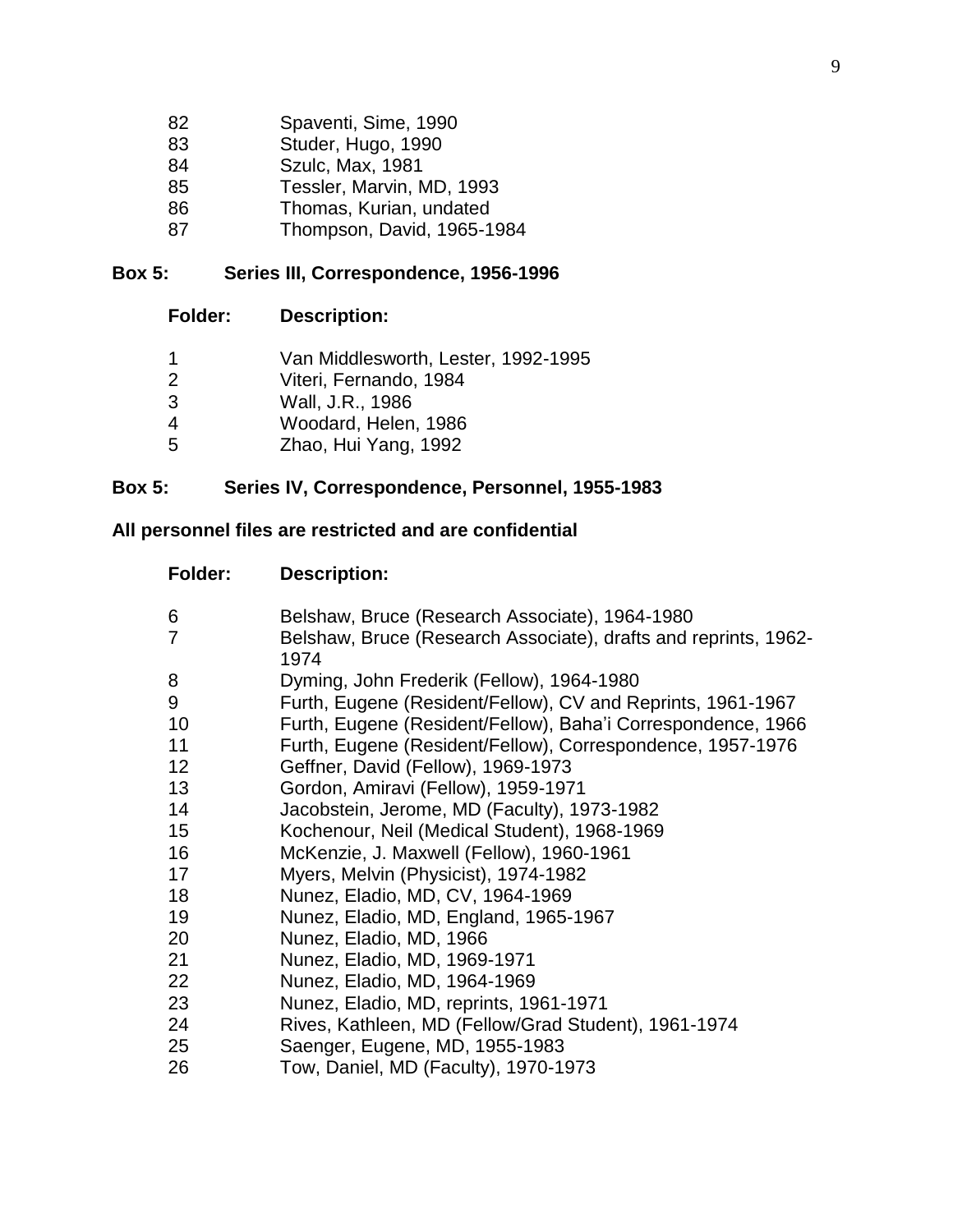#### **Box 5: Series V, Nuclear Medicine Administration Files, 1955-1992**

### **Folder: Description:**

| 27    | Animal Medical Center, 1963-1981                                   |
|-------|--------------------------------------------------------------------|
| 28    | Annual Report of Nuclear Medicine Division, 1978                   |
| 29    | Annual Reports of Nuclear Medicine Division, 1978-1987             |
| 30    | Basal Metabolism Rate Test, 1983                                   |
| 31    | Basal Metabolism Rate, Stats, 1984-1989                            |
| 32    | Broad License, Physics, 1989-1990                                  |
| 33    | Cameras Lab, 1980                                                  |
| 34    | Chinese Version of Instructions for Radiolodine Treatment, undated |
| 35    | Clinical Research Center, 1985                                     |
| 36    | Computer LAN System, undated                                       |
| 37-39 | <b>Computers-Cahill and NMR</b>                                    |
| 40    | Cornell Tradition, 1984                                            |
| 41    | Coudert Brothers re Lawsuit: Greenberg vs. CBS, 1980               |
| 42    | CV, 1985                                                           |
|       |                                                                    |

### **Box 6: Series V, Nuclear Medicine Administration Files, 1955-1992**

- Diebold (Computer), 1984
- Epilepsy Program, NYH, 1989
- Equipment, 1958-1970
- Faculty Practice Plan, 1985-1991
- Information Bulletins re Nuclear Medicine, 1978-1988
- Information Systems, undated
- Job Descriptions, 1973-1986
- Kalart Range Finder, 1955-1966
- Lab Grievances, 1978-1979
- Licenses, 1989-1990
- Medicaid Information, 1984, 1991
- Medicare, 1987-1992
- Metabolic Ward (E. Lovell Becker/Eugene DuBois), 1962-1973
- New York State Department of Health, Technologist Injection Authorization, 1973-1986
- New York State Law for Reporting Professional Misconduct, 1985
- Nuclear Cardiology Problems, (Jacobstein/Borer), 1978-1987
- Nuclear Cardiology, Final Plans, 11/1989
- Nuclear Medicine, Correspondence, 1981
- Nuclear Magnetic Resonance (NMR), 1984-1985
- Nuclear Medicine, Nursing Job Description, undated
- Nuclear Medicine Nurse, 1984-1985
- Nuclear Medicine Residency Training Program, 1984, 1986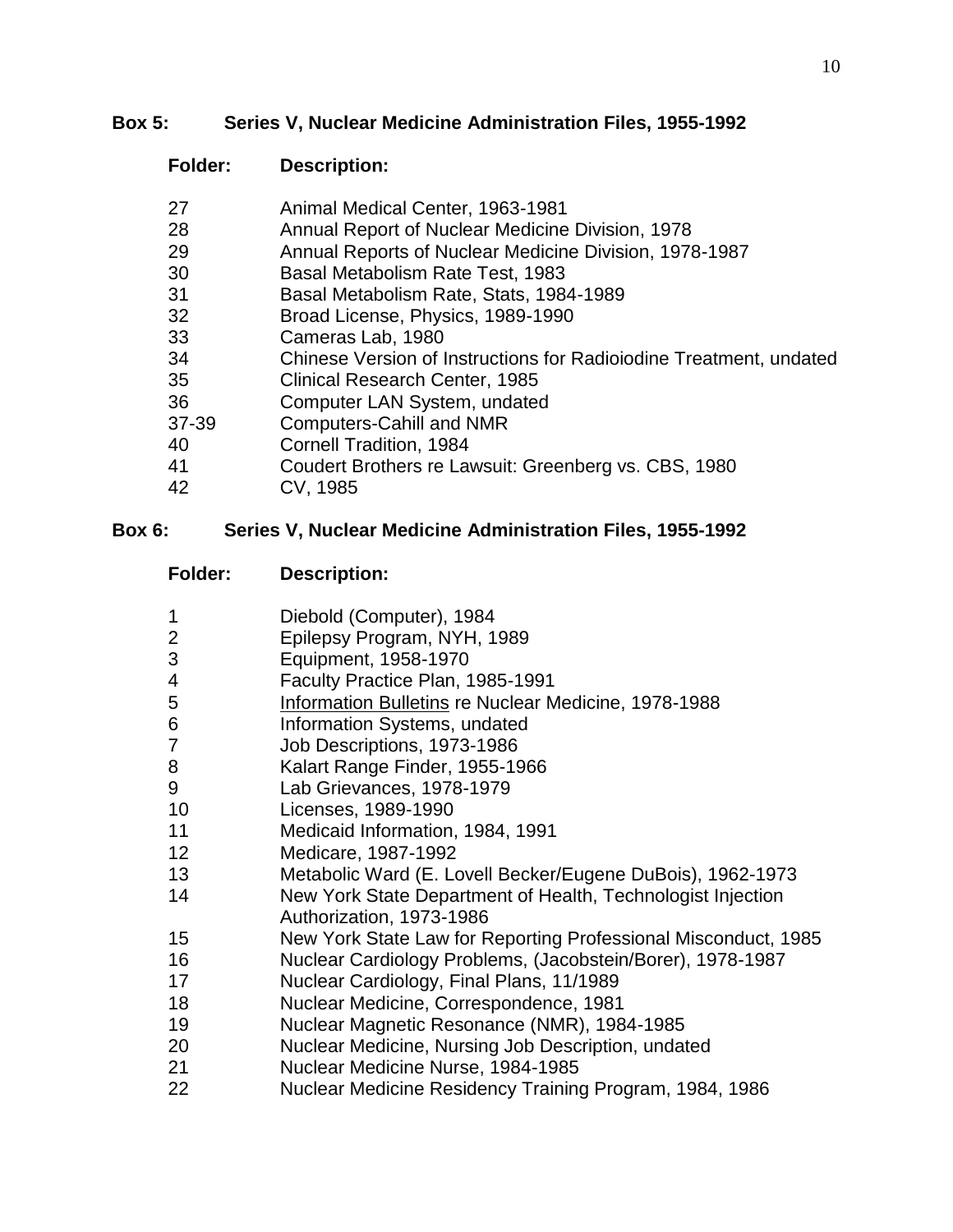- Nuclear Medicine Seminars, 1987-1990
- Nuclear Pharmacy, 1985
- Patent Policy, 1983
- Pathophysiology Objectives, 1983
- Patient Case Management System, 1985
- Personnel Projections, undated
- Policy for Thyroid Procedures, 1984
- Radioiodine Therapy Notes, 1989 (HIPAA-Restricted)
- Radioisotope Lab, Parties, 1958-1962
- Radioisotope Lab, Procedures, 1955-1981
- Radioisotope Lab, Start Up, 1955-1972
- REAC/TS, 1991
- Reappointments, 1975-1980
- Reappointments, 1981-1982
- Reappointments, 1985
- Rochester Follow Up Program, 1966-1968
- Satellite Office, 407 Lab, 1984-1992
- Staff, 1986
- Staff Candidates, 1980
- Statistics for Division of Nuclear Medicine, 1975-1991

#### **Box 7: Series V, Nuclear Medicine Administration Files, 1955-1992**

**Folder: Description:**

| -1             | Trinity Memos, 1987                |
|----------------|------------------------------------|
| 2              | Visitors, 1958-1978                |
| 3              | Visitors Day, NYH, 1983            |
| $\overline{4}$ | VA Alcoholism Center Program, 1984 |
| 5              | X-Ray Procedures, 1988             |
| 6              | Werner TV, 1976                    |
|                | Williams and Wilkins, 1988         |

### **Box 7: Series VI, Nuclear Medicine Renovations, 1956-1988**

- **Folder: Description:**
- Chronology of Nuclear Medicine Plans, undated
- Correspondence re Construction, 1980-1984
- Correspondence with Distell, Meg re Renovations, 1984-1985
- Correspondence with LaCosta, Cosmo, 1981-1983
- Correspondence re Nuclear Medicine Space Letters to Thompson, Platt, Whalen, 1970-1980
- Correspondence with Perkins & Will re New Building, 1982-1984
- Correspondence re Problems & Conversations re New Building, 1976-1981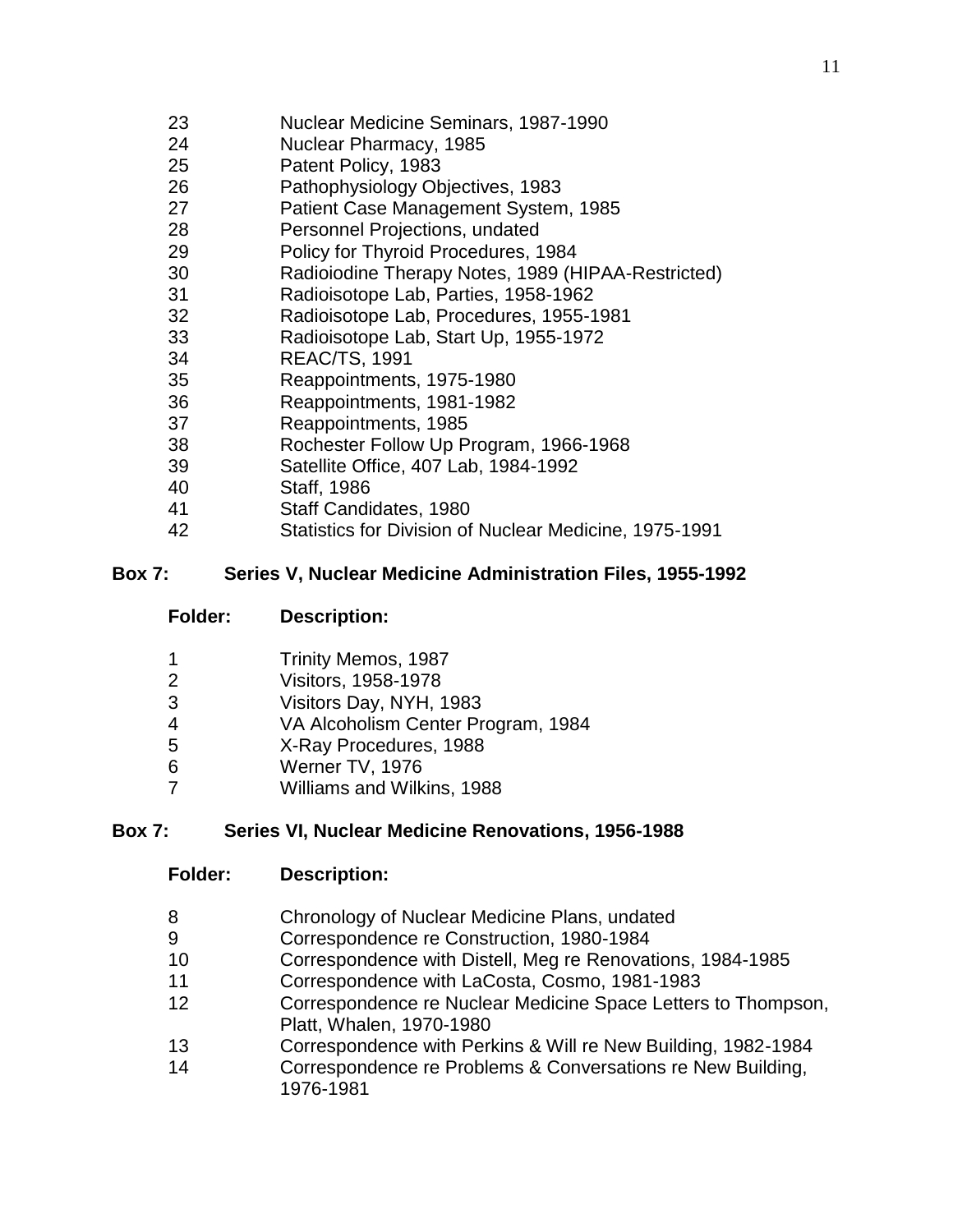| 15    | Correspondence re Proposal for Lab Expansion, 1956-1968           |
|-------|-------------------------------------------------------------------|
| 16    | Nuclear Medicine Plans: Report "Quest for Inner Space," 1961      |
| 17    | Nuclear Medicine Plans: Hot Lab F-242 Plans, 1968-1969            |
| 18    | Nuclear Medicine Plans: Space Requirements, Final, 1970-1984      |
| 19    | Nuclear Medicine Plans: L-2 Lab Report: Lab Space Utilization and |
|       | Planning Report, #9: Radioisotope Labs Space Planning, 1971       |
| 20    | Nuclear Medicine Plans: New Lab Ideas, 1973-1974                  |
| 21    | Nuclear Medicine Plans: New Lab Space, L-2, 1974-1975             |
| 22    | Nuclear Medicine Plans: New Plans, 1974                           |
| 23    | Nuclear Medicine Plans: Nuclear Medicine: Space Utilization and   |
|       | Planning, including Layout Recommendations, L-2, 1974             |
| 24    | Nuclear Medicine Plans: "Expansion of Nuclear Medicine," 1977     |
| 25    | Nuclear Medicine Plans: Floor Plans, L-2, 1977                    |
| 26    | Nuclear Medicine Plans: J2 Space Plans, 1977                      |
| 27    | Nuclear Medicine Plans: L-2 Lab, 1977                             |
| 28    | Nuclear Medicine Plans: HAS Application, 1977-1979                |
| 29    | Nuclear Medicine Plans: Space Additional, 1978-1979               |
| 30    | Nuclear Medicine Plans: Architects Programming, Department of     |
|       | Radiology, 1979                                                   |
| 31    | Nuclear Medicine Plans: HAS Stage II Expansion, 1979              |
| 32    | Nuclear Medicine Plans: Trailer Plans, 1980                       |
| 33    | Nuclear Medicine Plans: Metal Hospital Casework Plan, 1981        |
| 34    | Nuclear Medicine Plans: Misc, 1981                                |
| 35    | Nuclear Medicine Plans: New Lab Plans, 1981                       |
| 36    | Nuclear Medicine Plans: Spec Sheets, 1981                         |
| 37    | Nuclear Medicine Plans: Spec Sheets, 1981                         |
| 38    | Nuclear Medicine Plans: Architectural, 1983                       |
| 39    | Nuclear Medicine Plans: Equipment, 1983                           |
| 40    | Nuclear Medicine Plans: Hot Lab, 1983                             |
| 41    | Nuclear Medicine Plans: Sketches, 1983                            |
| 42    | Nuclear Medicine Plans: Architectural, 1984                       |
| 43-45 | Nuclear Medicine Plans: Floor Plans, 1984                         |
| 46    | Nuclear Medicine Plans: Starr Bldg Programs, 1984                 |

#### **Box 8: Series VI, Nuclear Medicine Renovations, 1956-1988**

| Nuclear Medicine Plans: Architectural Plans, 1985 |  |
|---------------------------------------------------|--|
|---------------------------------------------------|--|

- Nuclear Medicine Plans: Architectural Plans, Second Floor, 1985
- Nuclear Medicine Plans: DVB Office, 1985
- Nuclear Medicine Plans: Latest Plans, 1985
- Nuclear Medicine Plans: Samples, 1985
- Nuclear Medicine Plans: Sketches by Brown Firm, 1985
- Nuclear Medicine Plans: Space, 1985
- Nuclear Medicine Plans: Office Plans, 1986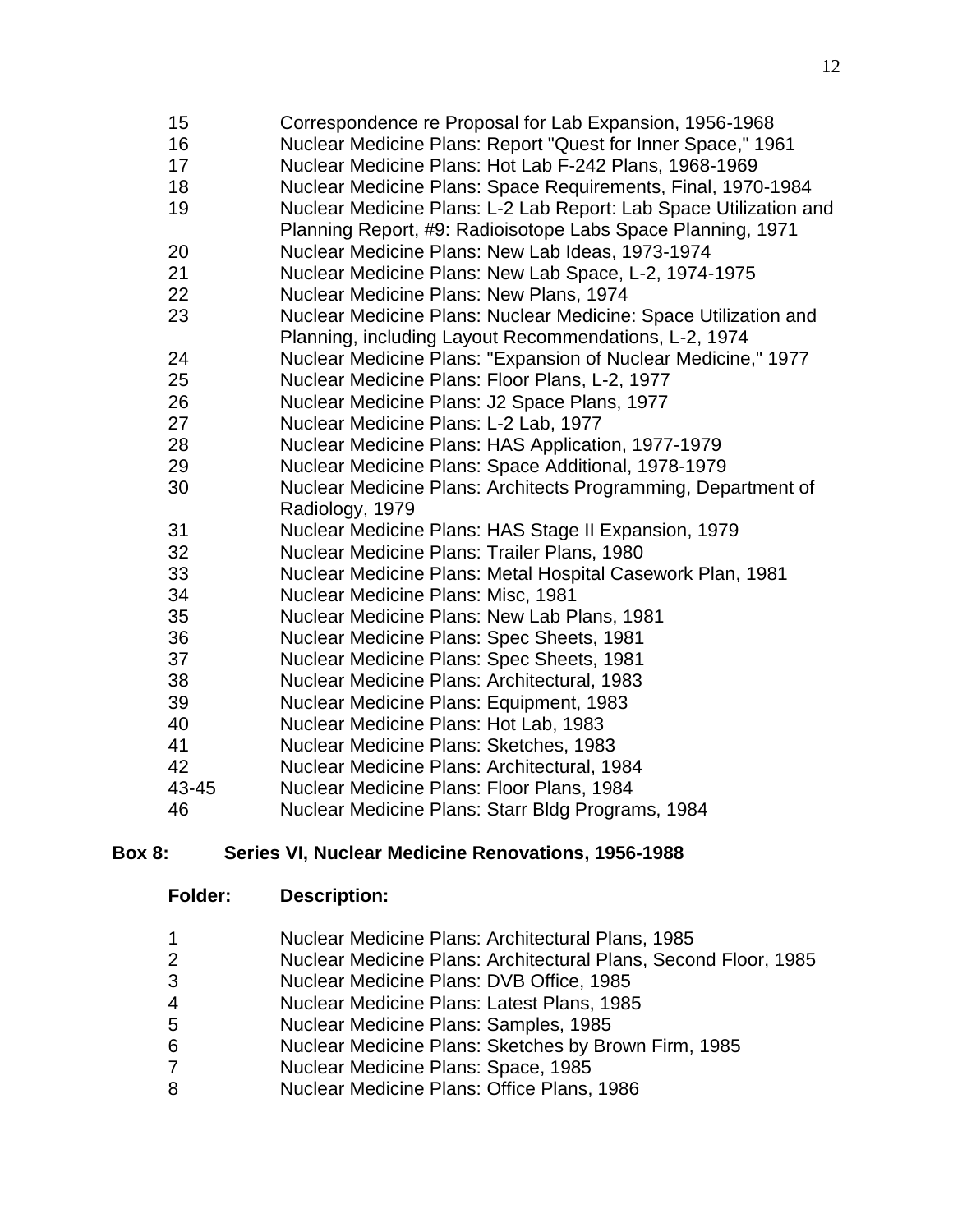- Nuclear Medicine Plans: L-2 Redesign & Move, 1987
- Nuclear Medicine Plans: Construction, 1988

### **Box 8: Series VII, Grants and Financial Records, 1955-1987**

### **Folder: Description:**

| -11                      | Budget, Capital, 1956-1959 |  |
|--------------------------|----------------------------|--|
| $\overline{\phantom{a}}$ | <b>PULLER</b> PULLER 1001  |  |

- Budget, Capital, 1960-1961
- Budget, Capital, 1962-1965 Budget, Capital, 1966-1967
- Budget, Capital & Operating, 1968-1969
- Budget, Capital, 1970-1971
- Budget, Capital, 1972-1973
- Budget, Operating, 1983
- Budget, Operating, 1984
- 
- Budget, 1987
- Fundraising (Potential), 1973
- Fundraising Proposal, 1978
- Grants, 1955-1969
- Louis & Rachel Rudin Foundation Educational Fellowship, 1975-
- Nuclear Medicine Research Fund, Moses, 1972-1973
- Nuclear Medicine Standard Costing Report, 1986
- Payment of Vendors, 1983
- Projected Procedure Income, 1985
- Rosenfeld Foundation, 1975-1978
- Russell Sage Fund, 1956-1977
- Sheckman Foundation, 1955-1969

#### **Box 8: Series VIII, Nuclear Medicine Research, 1955-1988**

- **Folder: Description:**
- AEC Renewal, Iodine Research, 1968-1969
- AEC Renewal, Iodine Research, 1969-1970
- AEC Renewal, Iodine Research, 1970-1971
- AEC Renewal, Iodine Research, 1970-1972
- AEC Renewal, Iodine Research, 1971-1972

### **Box 9: Series VIII, Nuclear Medicine Research, 1955-1988**

- **Folder: Description:**
- AEC Renewal, Iodine Research, 1972-1973
- AEC Renewal, Iodine Research, 1973-1974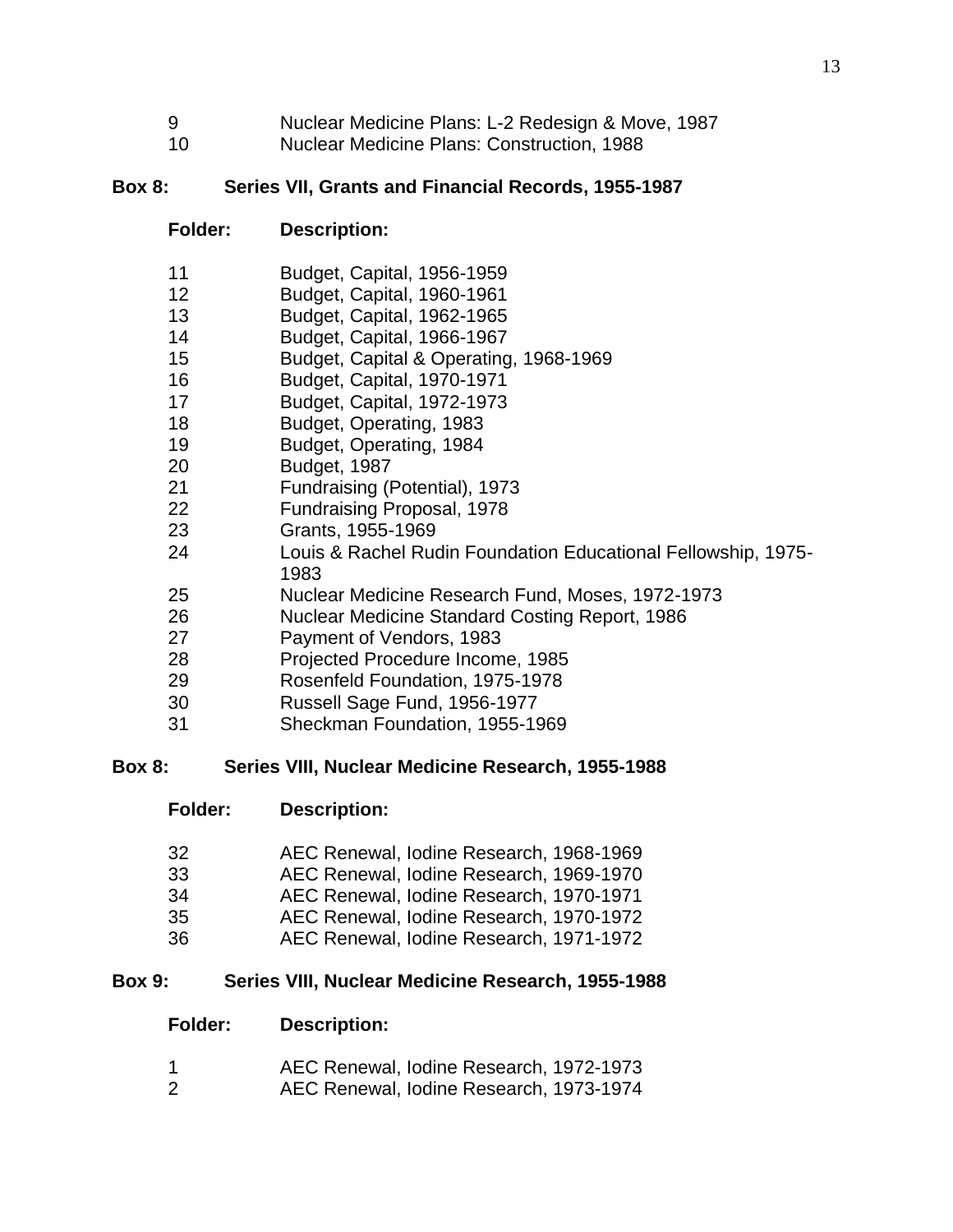- AEC Renewal, Iodine Research, 1975-1976
- Bioavailability of Thyroxine, 1983-1984
- Biomedical Research Support Grant, 1979
- Carbimazole, 1957-1964
- Diodrost Clearance Future, undated
- Dosimety Issues, 1987
- Dymling Resin Data, 1965
- Efficacy Study, Saenger, 1976-1978
- Epidemiologic Surveillance of Iodization of Salt in Nicaragua, Pan American-WHO, 1975
- Epidemiologic Surveillance of Iodization of Salt in Nicaragua, Pan American-WHO, 1976
- Epidemiologic Surveillance of Iodization of Salt in Nicaragua, Pan American-WHO, 1977
- Epidemiologic Surveillance of Iodization of Salt in Nicaragua, Pan American-WHO, 1978
- Epidemiologic Surveillance of Iodization of Salt in Nicaragua, Pan American-WHO, 1980-1981
- Erde Renewal, Iodine Research, 1977
- Grants, 1960s
- I-131 Kinetics, 1962-1975
- Jackson Lab, Bar Harbor, ME, 1961-1963
- Jackson Lab, Bar Harbor, ME, 1964-1969
- Jackson Lab, Bar Harbor, ME, Car, 1965-1966
- Jackson Lab, Bar Harbor, ME, Housing, 1964-1965
- Jackson Lab, Bar Harbor, ME, Students, 1962-1966
- Licenses for Radioactive Materials, 1955-1979
- Licenses, Isotopes, 1962-1966
- Lithium Study Patients, 1969 (HIPAA-Restricted)

### **Box 10: Series VIII, Nuclear Medicine Research, 1955-1988**

- **Folder: Description:**
- New York Center for Biomathematical Research, 1960-1963
- New York Heart Association, Application for Grant in Aid, 1974-
- Nuclear Medicine Project Proposal, 1984
- Nuclear Medicine Grand Rounds, 1977-1978
- Pan American Health Organization, Iodization in Costa Rica, 1972
- Research, Correspondence, 1975-1988
- Research Notebook, undated
- Research Notebook, undated
- Research Report, undated
- Ribavirin Exposure, 1987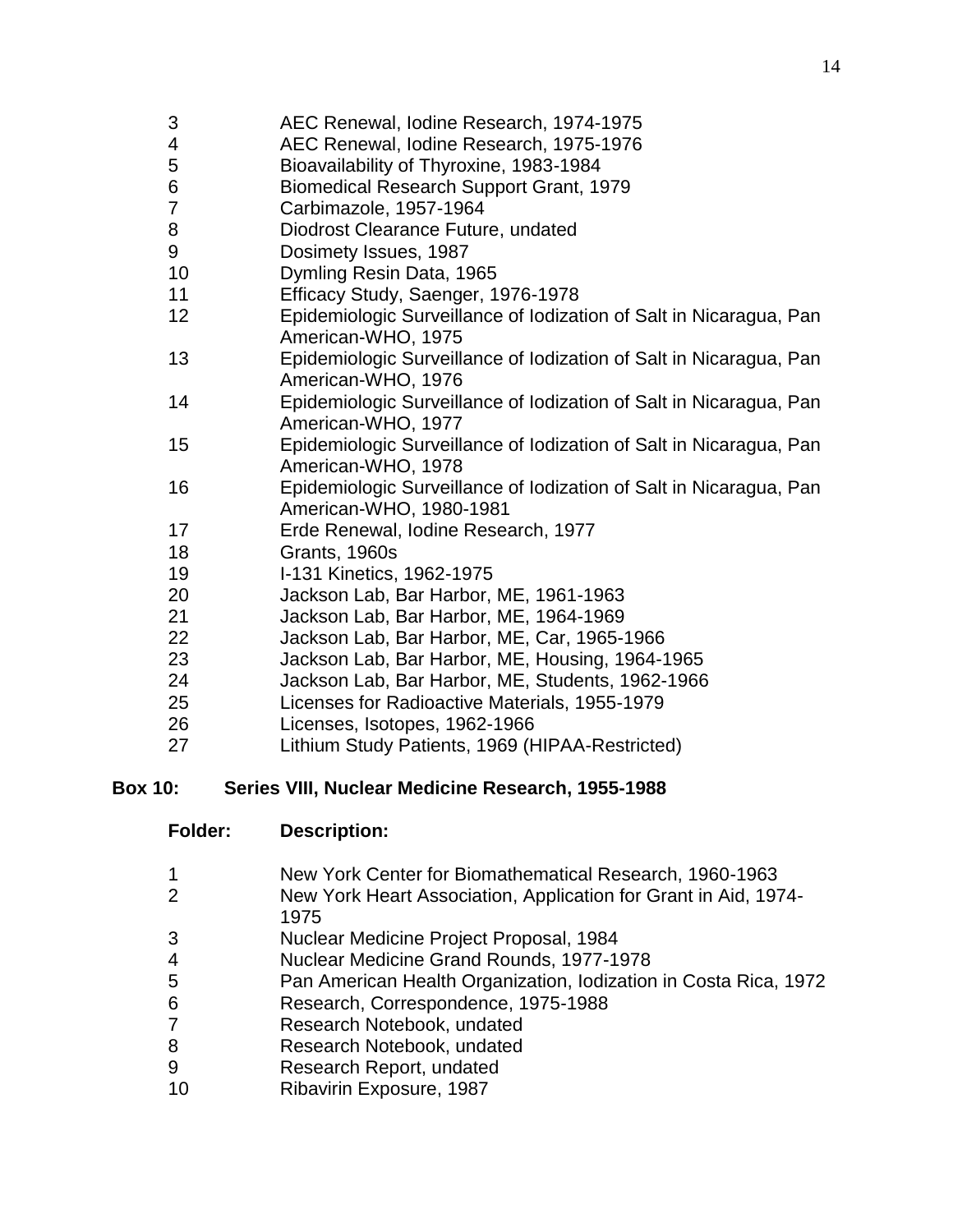- Rogosin Computer Research, 1974-1977
- Study of Thyroid Replacement Sucrosep, 1984
- Study of Thyroid Replacement Sucrosep, 1985
- T3 & T4 Research Study-Warner Lambert, 1969-1972
- Thallium 201, 1975-1976

#### **Box 10: Series IX, Chernobyl-Correspondence, 1972-2006**

#### **Folder: Description:**

- A Bomb, 2003
- Chernobyl, Correspondence, 2000
- Dirty Bomb, 2004
- HR783, Thyroid Cancer, 2000
- KI/Iodine, 2001-2004
- KI Pediatric, 2003
- NPP Accident Scenarios, 2002-2003
- Perchlorate, 2002-2003
- Texas, Chernobyl Study, 1992

#### **Box 10: Series XI, Chernobyl-Becker's Committees, 1972-2006**

- **Folder: Description:**
- ATA Public Health Committee, 2000
- CEC Thyroid Panel, 1992
- International Atomic Energy Agency, 1990
- International Chernobyl Steering Committee, 1994
- Johns Hopkins University: Program on Public Health…, 2003
- Joint Coordinating Committee for Civilian Nuclear Reactor Safety: Working Group 7.2: Beebe Notes, 1988-1990
- Joint Coordinating Committee for Civilian Nuclear Reactor Safety: Working Group 7.2: Meeting in Rockville, MD, 10/1990
- Joint Coordinating Committee for Civilian Nuclear Reactor Safety: Working Group 7.2: Thyroid Workshop and WHO Trips to Ukraine, 1990-1991
- Joint Coordinating Committee for Civilian Nuclear Reactor Safety: Working Group 7.2: Thyroid Workshop and WHO Trips to Ukraine,
- Joint Coordinating Committee for Civilian Nuclear Reactor Safety: Working Group 7.2: Thyroid Workshop and WHO Trips to Ukraine, USSR Notes, 1990-1992
- Joint Coordinating Committee for Civilian Nuclear Reactor Safety: Working Group 7.2: Thyroid Workshop and WHO Trips to Ukraine, Post Trip Notes, 1990-1991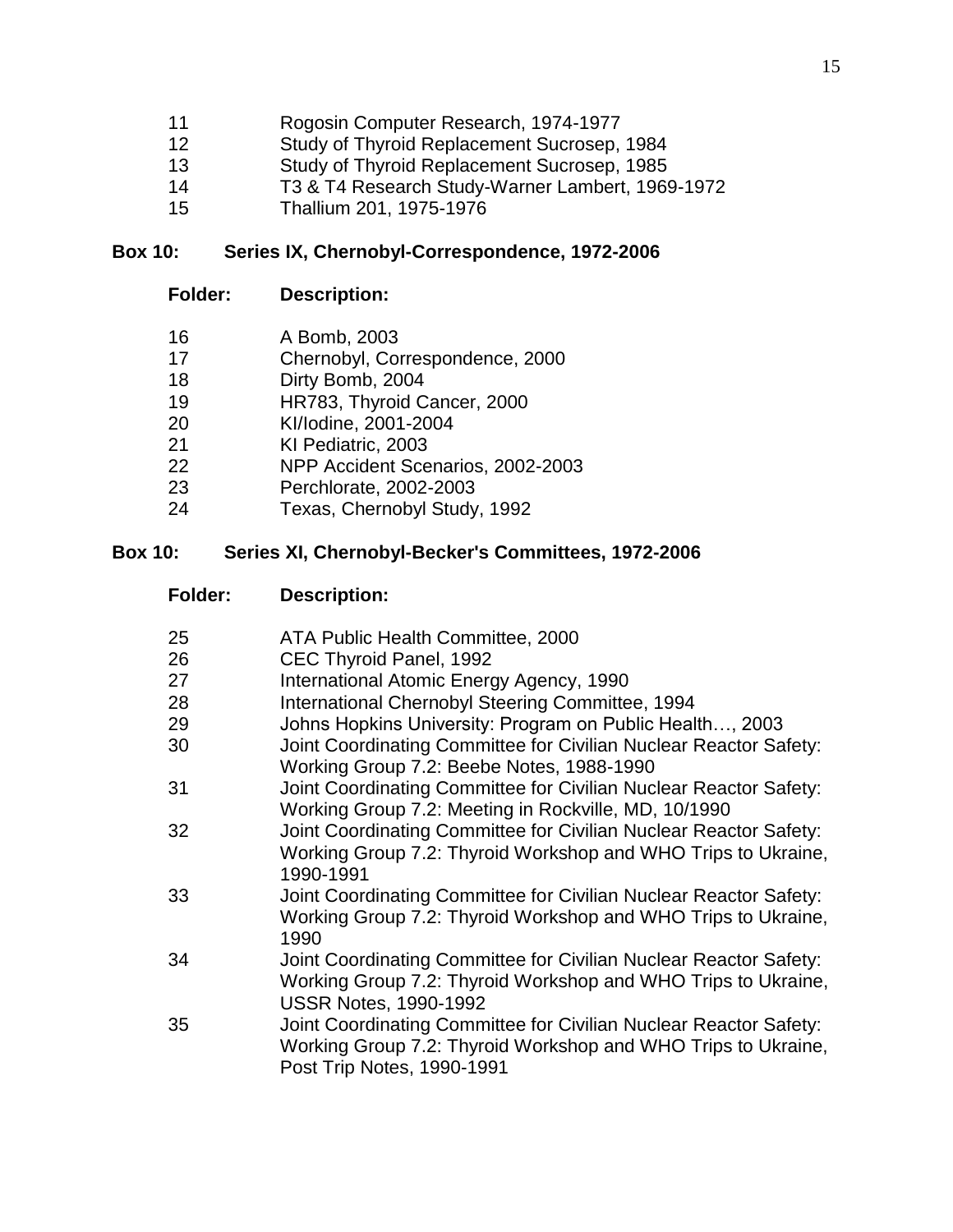| 36 | Joint Coordinating Committee for Civilian Nuclear Reactor Safety: |
|----|-------------------------------------------------------------------|
|    | Working Group 7.2: Minsk/BSSR Plans, 1991                         |
| 37 | Joint Coordinating Committee for Civilian Nuclear Reactor Safety: |
|    | Working Group 7.2: Correspondence re Studies and Meetings,        |
|    | 1991                                                              |
| 38 | Joint Coordinating Committee for Civilian Nuclear Reactor Safety: |
|    | Working Group 7.2: Fretters Trip to Minsk, Belarus, 1992          |
| 39 | Joint Coordinating Committee for Civilian Nuclear Reactor Safety: |
|    | Working Group 7.2: Fretters Meeting, 1992                         |
|    |                                                                   |

#### **Box 11: Series XI, Chernobyl: Becker's Committees, 1972-2006**

| Joint Coordinating Committee for Civilian Nuclear Reactor Safety: |
|-------------------------------------------------------------------|
| Working Group 7.2: Correspondence re Meetings etc, 1993           |

- 2 Joint Coordinating Committee for Civilian Nuclear Reactor Safety: Working Group 7.2: Scientific Protocol for the Study of Thyroid Cancer and Other Thyroid Disease in Belarus Following the Chernobyl Accident, Correspondence with Bruce Wacholtz, 1989- 1994
- 3 Joint Coordinating Committee for Civilian Nuclear Reactor Safety: Working Group 7.2: Scientific Protocol for the Study of Thyroid Cancer and Other Thyroid Disease in Belarus Following the Chernobyl Accident, 1990
- 4 Joint Coordinating Committee for Civilian Nuclear Reactor Safety: Working Group 7.2: Scientific Protocol for the Study of Thyroid Cancer and Other Thyroid Disease in Belarus Following the Chernobyl Accident, 1991
- 5 Joint Coordinating Committee for Civilian Nuclear Reactor Safety: Working Group 7.2: Scientific Protocol for the Study of Thyroid Cancer and Other Thyroid Disease in Belarus Following the Chernobyl Accident, 1992
- 6 Joint Coordinating Committee for Civilian Nuclear Reactor Safety: Working Group 7.2: Scientific Protocol for the Study of Thyroid Cancer and Other Thyroid Disease in Belarus Following the Chernobyl Accident, 1992
- 7 Joint Coordinating Committee for Civilian Nuclear Reactor Safety: Working Group 7.2: Scientific Protocol for the Study of Thyroid Cancer and Other Thyroid Disease in Belarus Following the Chernobyl Accident, 1993
- 8 Joint Coordinating Committee for Civilian Nuclear Reactor Safety: Working Group 7.2: Scientific Protocol for the Study of Thyroid Cancer and Other Thyroid Disease in Belarus Following the Chernobyl Accident, Report, 1993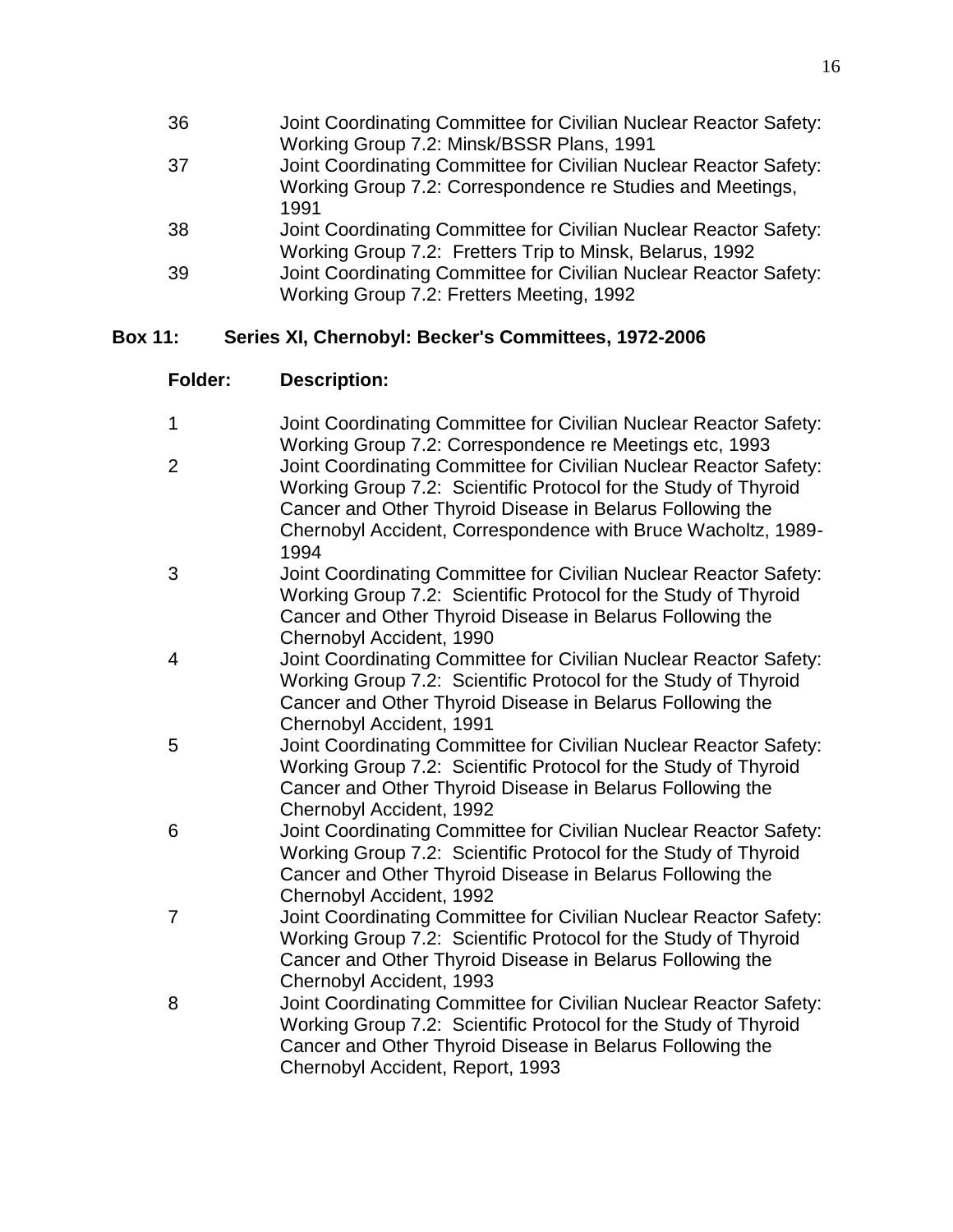| 9  | Joint Coordinating Committee for Civilian Nuclear Reactor Safety:<br>Working Group 7.2: Scientific Protocol for the Study of Thyroid<br>Cancer and Other Thyroid Disease in Belarus Following the<br>Chernobyl Accident, 1993                                                   |
|----|---------------------------------------------------------------------------------------------------------------------------------------------------------------------------------------------------------------------------------------------------------------------------------|
| 10 | Joint Coordinating Committee for Civilian Nuclear Reactor Safety:<br>Working Group 7.2: Scientific Protocol for the Study of Thyroid<br>Cancer and Other Thyroid Disease in Belarus Following the<br>Chernobyl Accident, 1994                                                   |
| 11 | Joint Coordinating Committee for Civilian Nuclear Reactor Safety:<br>Working Group 7.2: Scientific Protocol for the Study of Thyroid<br>Cancer and Other Thyroid Disease in Belarus Following the<br>Chernobyl Accident, 1994                                                   |
| 12 | <b>Binational Advisory Groups (formerly Joint Coordinating Committee</b><br>for Civilian Nuclear Reactor Safety: Working Group 7.2): Scientific<br>Protocol for the Study of Thyroid Cancer and Other Thyroid<br>Disease in Belarus Following the Chernobyl Accident, 1997-1998 |
| 13 | <b>Binational Advisory Groups (formerly Joint Coordinating Committee</b><br>for Civilian Nuclear Reactor Safety: Working Group 7.2): Scientific<br>Protocol for the Study of Thyroid Cancer and Other Thyroid<br>Disease in Belarus Following the Chernobyl Accident, 1998      |
| 14 | National Cancer Institute, Thyroid Committee, 1993-1994                                                                                                                                                                                                                         |
| 15 | National Research Council Board of Radiation Effects Research,<br>2003                                                                                                                                                                                                          |
| 16 | Scientific Policy Council, Review of ONR-IV Proposal, 2000                                                                                                                                                                                                                      |
| 17 | Scientific Science Panel, 2000-2002                                                                                                                                                                                                                                             |
| 18 | WHO Kiev Trip, November 1990 (prior to the JCCCNR Workshop<br>see above), 1990                                                                                                                                                                                                  |
| 19 | WHO International Programme on the Health Effects of the<br>Chernobyl Accident, 1991                                                                                                                                                                                            |
| 20 | WHO International Programme on the Health Effects of the<br>Chernobyl Accident, Chernobyl Thyroid Belarus Protocol, 1992                                                                                                                                                        |
| 21 | WHO International Programme on the Health Effects of the<br>Chernobyl Accident, 1992                                                                                                                                                                                            |
| 22 | WHO International Programme on the Health Effects of the<br>Chernobyl Accident, Protocol Study of Thyroid Cancer among<br>Children in the Ukraine, 1993                                                                                                                         |
| 23 | WHO International Programme on the Health Effects of the<br>Chernobyl Accident, Kiev Meeting, 1993                                                                                                                                                                              |

### **Box 12: Series XI, Chernobyl: Becker's Committees, 1972-2006**

### **Folder: Description:**

1 WHO International Programme on the Health Effects of the Chernobyl Accident, Rome Meeting, 1993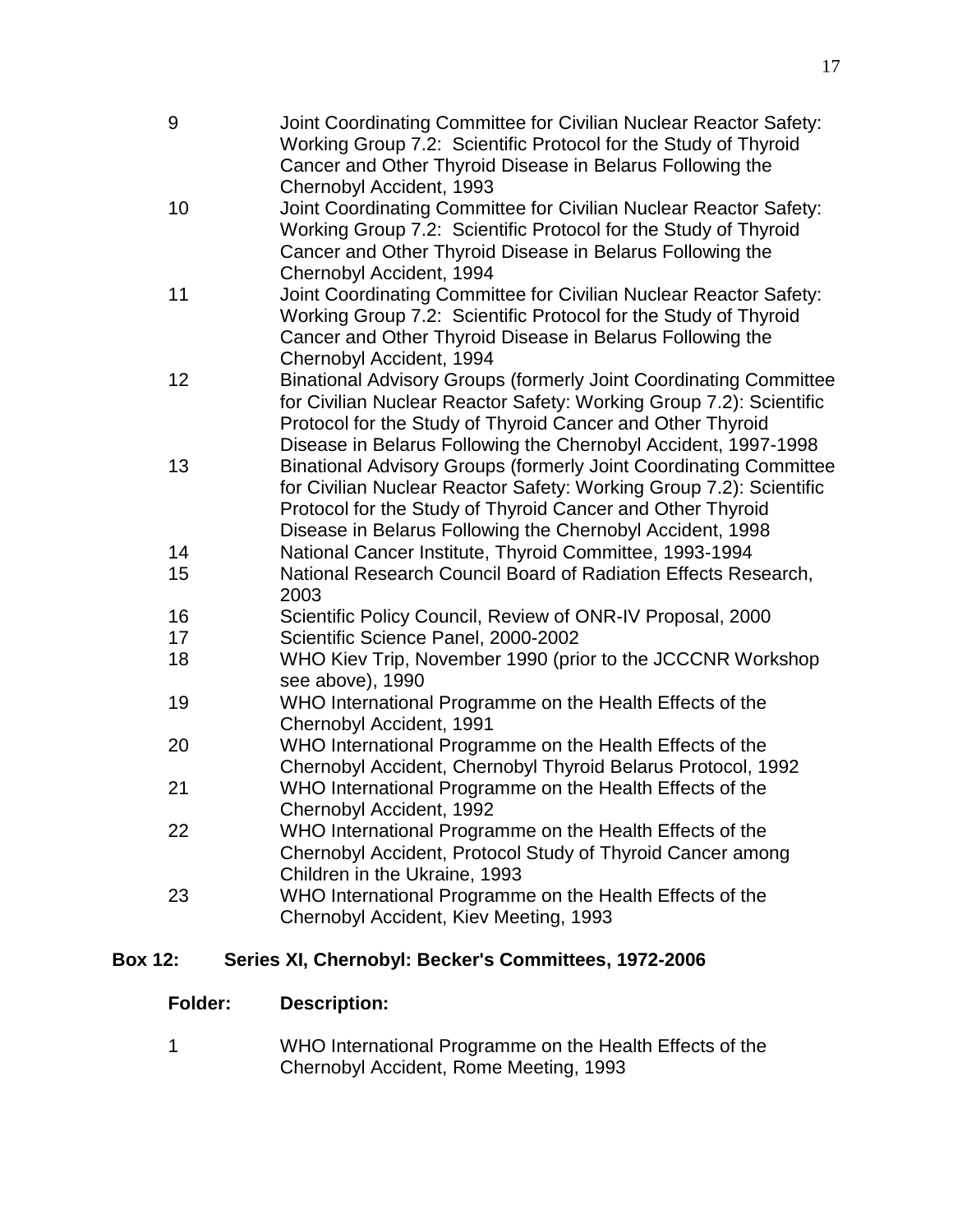WHO International Programme on the Health Effects of the Chernobyl Accident, Belarus Thyroid Cancer Study, 1994

### **Box 12: Series XI, Chernobyl: Becker's Speeches and Papers, 1972-2006**

- Chernobyl, 1993-2004
- Chernobyl Nuclear Accident Potential Medical Effects, speech,
- "Chernobyl Ten Years Later," 1996
- "Childhood Thyroid Cancer in Chernobyl Region," 1995-1996
- "Childhood Thyroid Cancer in Chernobyl Region," 1995-1996
- "Childhood Thyroid Cancer in Chernobyl Region," 1995-1996
- "Childhood Thyroid Cancer in Chernobyl Region," 1995-1996
- "Iodine Deficiency in the Ukraine," 1993
- "Iodine Nutrition…Nuclear Radiation Exposure," 1996
- "Long Term Consequences of the Chernobyl Catastrophe," undated
- NY Times Letter re Chernobyl Anniversary, 1991
- Notes, undated
- Reprints, on Chernobyl and Other Nuclear Accidents, 1999-2000
- Review of an Article on the Nevada Nuclear Bomb, 1998
- Satellite Symposium on Chernobyl in the Future, Nagasaki, Japan,
- "Thyroid Paradigms of Radiation Effects," speech, undated

### **Box 12: Series XI, Chernobyl: Subject Files, 1972-2006**

- **Folder: Description:**
- Chernobyl, article in Russian, undated
- Chernobyl, articles, 1986-1987
- Chernobyl, After Accident, articles and reprints, 1986
- Chernobyl, After Accident, articles and reprints, 1987
- Chernobyl and Health Effects Over Time, articles and reprints, 1990-1991
- Chernobyl and Health Effects Over Time, articles and reprints, 1992-2004
- Chernobyl and Social Economic Effects, articles and reprints, 1990
- Chernobyl and Radiation Conferences, 1996-2004
- Chernobyl Facts, 1996
- Chernobyl and Health Effects, reports, 1990-1994
- Chernobyl Maps, undated
- Chernobyl Pictures, 2004
- Chernobyl Sasakawa Project, Workshop, 1994-1995
- Chernobyl Scientific Reports, 1986-1987
- Chernobyl Stories, 2004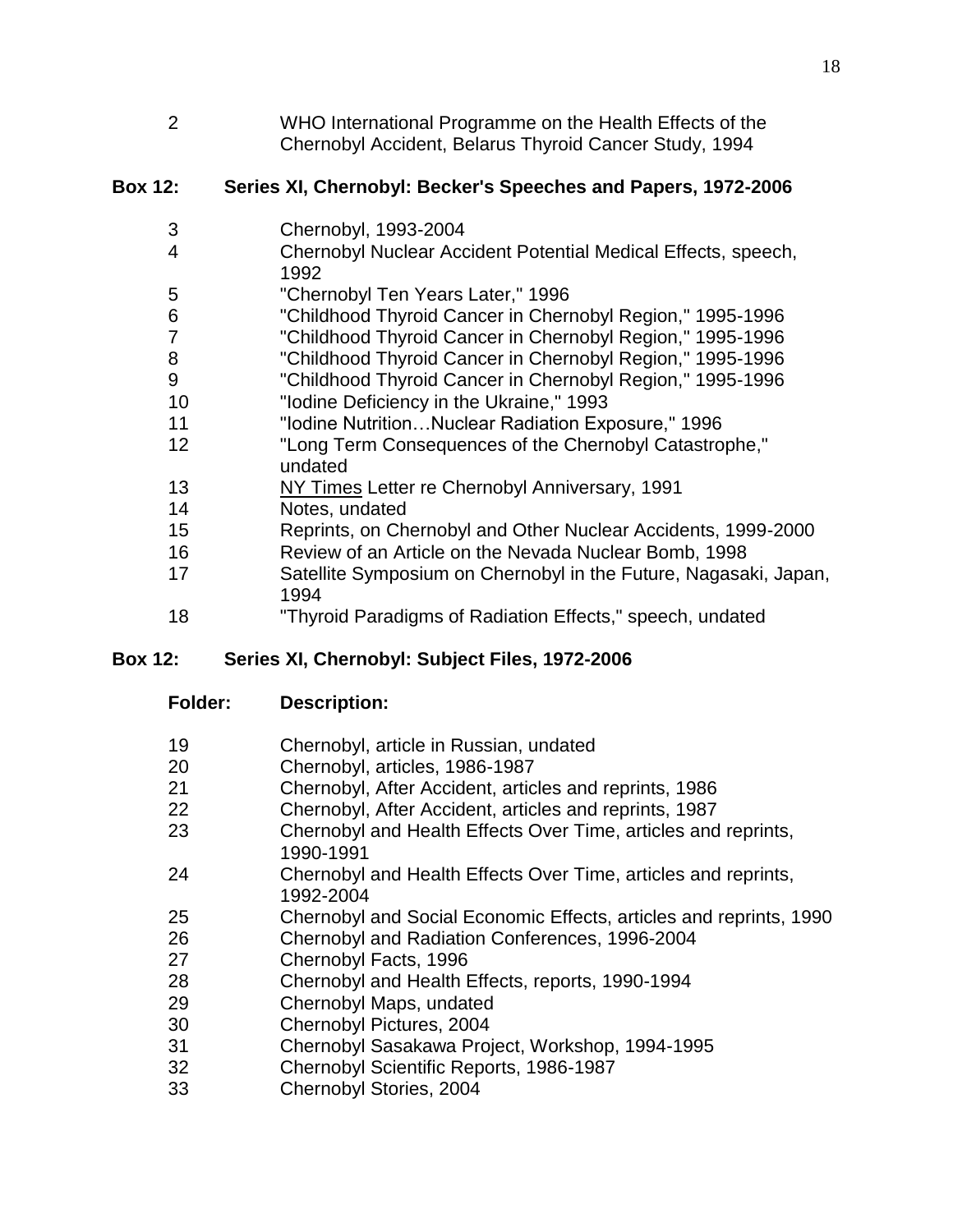- Chernobyl and Thyroid Effects on, 1990
- Chernobyl and Thyroid Cancer, 1996-2004

### **Box 13: Series XI, Chernobyl: Subject Files, 1972-2006**

| <b>Folder:</b> | <b>Description:</b> |
|----------------|---------------------|
|----------------|---------------------|

| 1  | Computer Conference on Chernobyl, undated                                   |
|----|-----------------------------------------------------------------------------|
| 2  | <b>Emergency Planning and Response to Nuclear Accidents</b>                 |
|    | (European), 1995, 2002                                                      |
| 3  | Environmental Consequences of the Chernobyl Accident and their              |
|    | Remediation: Twenty Years of Experience, 2006                               |
| 4  | Fourth Tri National Meeting on Collaborative Chernobyl Thyroid              |
|    | Research Projects, 2003                                                     |
| 5  | Gomel Project, 1991-1995                                                    |
| 6  | Hanford Nuclear Facility, 2004                                              |
| 7  | Hanford Site Historic District, 1990                                        |
| 8  | Hiroshima Satellite Symposium of the 12 <sup>th</sup> International Thyroid |
|    | Congress, 2000                                                              |
| 9  | Human Consequences of the Chernobyl Nuclear Accident, 2002                  |
| 10 | Hull, Andrew, 1982-1986                                                     |
| 11 | International Atomic Energy Agency, 1991, 1996                              |
| 12 | International Collaboration on the Consequences of the Chernobyl            |
|    | Accident, 1991-1992                                                         |
| 13 | International Conference One Decade After Chernobyl, 1996                   |
| 14 | International Consortium for Research on the Health Effects of              |
|    | Radiation, 2003                                                             |
| 15 | ICRHER, Russia, ONR-III, undated                                            |
| 16 | Joint Coordinating Committee for Radiation Effects Research, 1994           |
| 17 | KI (Potassium Iodide) Tablets Use After Nuclear Accidents, 2003             |
| 18 | Leukemia Study in Southern Maine, 1982                                      |
| 19 | Mortality Prevalence and Incidence of Cancer Among Ukrainian                |
|    | Individuals Ages 0-20 at the Time of the Chernobyl Accident,                |
|    | undated                                                                     |
| 20 | Nagasaki Symposium on Chernobyl, Thyroid Diseases in Russia,                |
|    | Belarus, Ukraine, 1993                                                      |
| 21 | National Cancer Institute, Fallout from Bomb Tests in Nevada, 1997          |
| 22 | National Conference on Risk Communication, 01/1986                          |
| 23 | National Research Council, Committee to Access the Distribution             |
|    | and Administration of Potassium lodide in the Event of a Nuclear            |
|    | Incident, 2003                                                              |
| 24 | Nevada Nuclear Bomb Tests, 1998                                             |
| 25 | Nuclear Accidents, Death, 1999-2000                                         |
| 26 | Nuclear Accidents pre Chernobyl, 1993-1997                                  |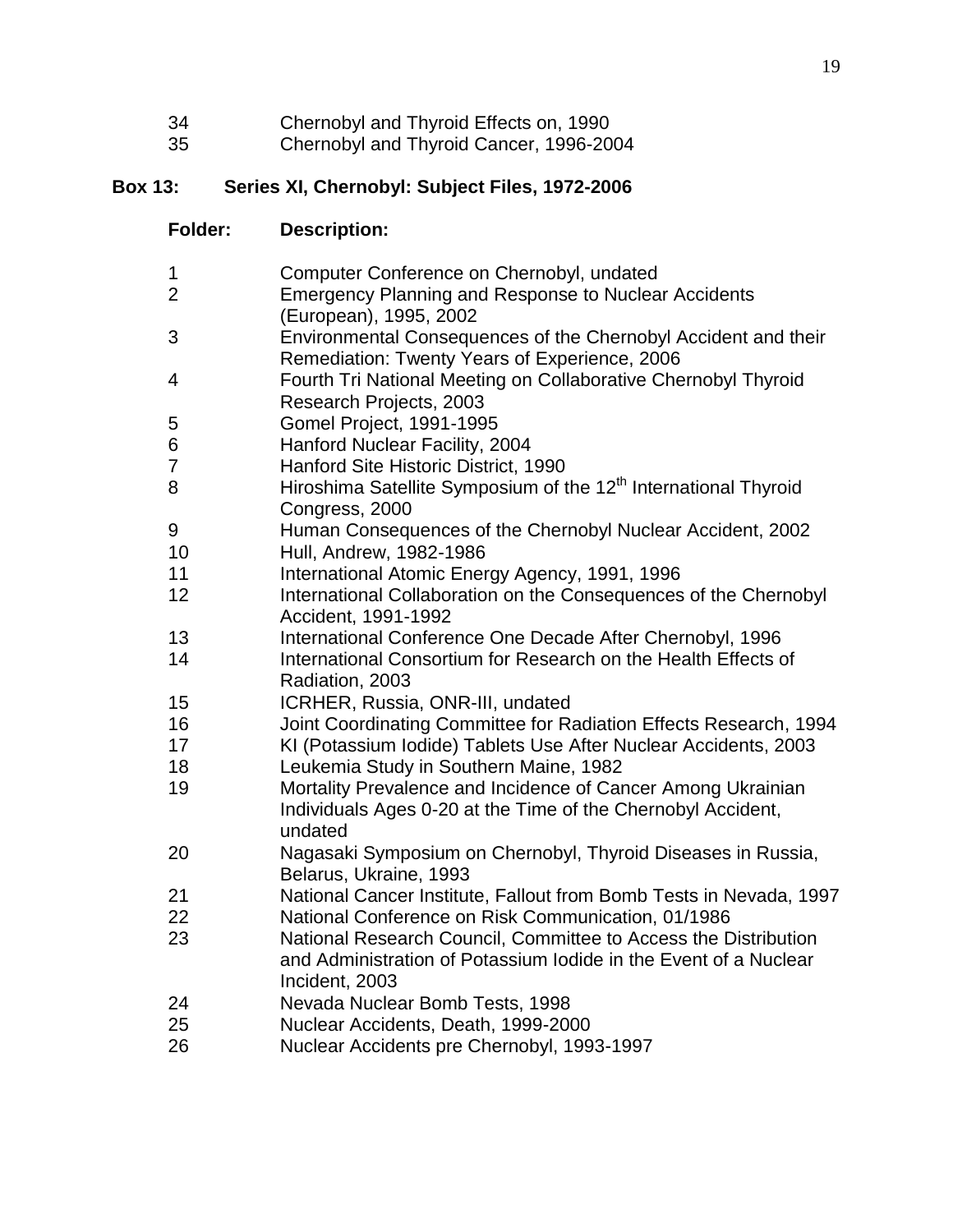#### **Box 14: Series XI, Chernobyl: Subject Files, 1972-2006**

### **Folder: Description:**

- Radiation Exposure, 1972-1988
- Radiological Terrorism, 2002
- Reactor Info Safety, 1977-1980
- Register, Chernobyl, undated
- 5-6 Technical and Scientific Support and Management for the project on "Effects of the Thyroid Cancer and Leukemia/Lymphoma in Belarus and Ukraine," 1997
- Thyroid Disease and Chernobyl, 1997-1998
- Vienna USSR Experts, 1987
- Vienna Experts Reports, undated
- WHO, KI, 1999

### **Box 14: Series X, Committees and Meetings, 1956-1994**

- 11 **ACNP 14<sup>th</sup> Annual Meeting, 02/17-21/1988**
- American Medical Association, 1989
- AMA, Allied Health Committee, 1977
- AMA, Allied Health Committee, 04/20-21/1978
- AMA, Allied Health Committee, Panel of Consultants, 04/20/1979
- AMA, Committee on Radiation and Environmental Emergencies, 1987- 1988
- AMA, Radiation Advisory Committee, 1988
- American Thyroid Association, Meeting, 10/1968
- American Thyroid Association, Meetings, 1969, 1971-1972
- American Thyroid Association, Update Your Medicine, 06/16/1977
- American Thyroid Association, Meeting, 1980
- American Thyroid Association, Meeting, 1983, 1985
- American Thyroid Association, Meeting, 1986
- American Thyroid Association, Meeting, 1993
- American Thyroid Association, Environmental Hazards Committee, 1977-1981
- American Thyroid Association, Executive Council, 1982
- American Thyroid Association, Membership Committee, 1971-1972
- Association for Computing Machinery, 1962-1964
- Biomedical Information Processing Organization, 1962-1963
- Brookhaven National Laboratory, Marshall Islands Medical Survey, 1980-1981
- Center for Disease Control Meeting, Atlanta, GA, 05/14/1992
- Endocrine Society Meeting, 06/1971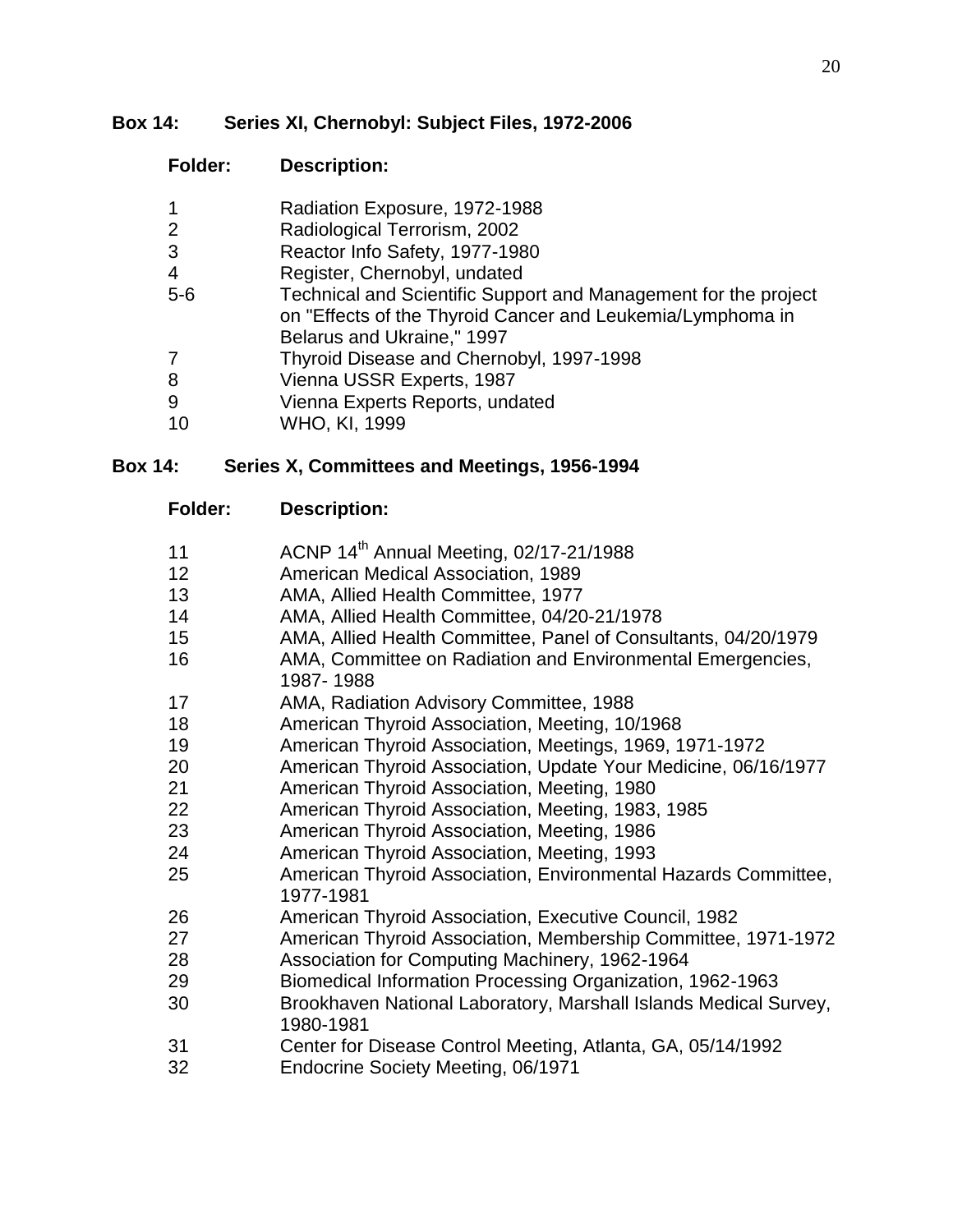| 33 | Financial Operation and Management Concepts in N. M., 10/09-<br>1/1971   |
|----|--------------------------------------------------------------------------|
| 34 | FDA, Bureau of Radiological Health, Camera Quality Control Data,<br>1984 |
| 35 | FDA, Bureau of Radiological Health, Consultant, 1974-1979                |
| 36 | FDA, Bureau of Radiological Health, Consultant, 1980-1984                |
| 37 | FDA, Bureau of Radiological Health, Consultant, 1985-1986, 1991          |

## **Box 15: Series X, Committees, 1956-1994**

| $\mathbf{1}$   | FDA, Bureau of Radiological Health, Medical Radiation Advisory                         |
|----------------|----------------------------------------------------------------------------------------|
|                | Committee and its Subcommittee on Nuclear Medicine, 1979-1980                          |
| $\overline{2}$ | FDA, Bureau of Radiological Health, Medical Radiation Advisory                         |
| 3              | Committee and its Subcommittee on Nuclear Medicine, 1981-1982                          |
|                | FDA, Bureau of Radiological Health, Medical Radiation Advisory                         |
|                | Committee and its Subcommittee on Nuclear Medicine, 1983                               |
| $\overline{4}$ | FDA, National Center for Devices and Radiological Health, Medical                      |
|                | Radiation Advisory Committee and its Subcommittee on Nuclear<br>Medicine, 1984         |
| 5              | FDA, National Center for Devices and Radiological Health, Medical                      |
|                | Radiation Advisory Committee and its Subcommittee on Nuclear                           |
|                | Medicine, 1985                                                                         |
| 6              | FDA, National Center for Devices and Radiological Health, Medical                      |
|                | Radiation Advisory Committee and its Subcommittee on Nuclear                           |
|                | Medicine, 1986, 1991                                                                   |
| $\overline{7}$ | FDA, National Center for Devices and Radiological Health, Medical                      |
|                | Radiation Advisory Committee and its Subcommittee on Consumer                          |
|                | Radiation Education, 1985                                                              |
| 8              | FDA, National Center for Devices and Radiological Health, Medical                      |
|                | Radiation Advisory Committee and its Subcommittee on Public                            |
|                | Education, 1985                                                                        |
| 9              | FDA, Bureau of Radiological Health, Taskforce on Short Lived                           |
|                | Radionuclides, 1975                                                                    |
| $10 - 11$      | FDA, Bureau of Radiological Health, Taskforce on Short Lived                           |
|                | Radionuclides, 1976                                                                    |
| 12             | FDA, Bureau of Radiological Health, Taskforce on Short Lived                           |
| 13             | Radionuclides, 1977<br>Hospital for Special Surgery, Radioisotope Committee, 1970-1973 |
| 14             | Hospital for Special Surgery, Radioisotope Committee, 1979-1981                        |
| 15             | Institute of Radio Engineers, 1961-1962                                                |
| 16             | Institute of Society, Ethics, and the Life Sciences, 06/18-19/1976                     |
| 17             | Instrument Society of America, 1957-1959                                               |
| 18             | International Conference on Health and the Effects of Low Dose                         |
|                | Radiation, 03/30-04/02/1993                                                            |
|                |                                                                                        |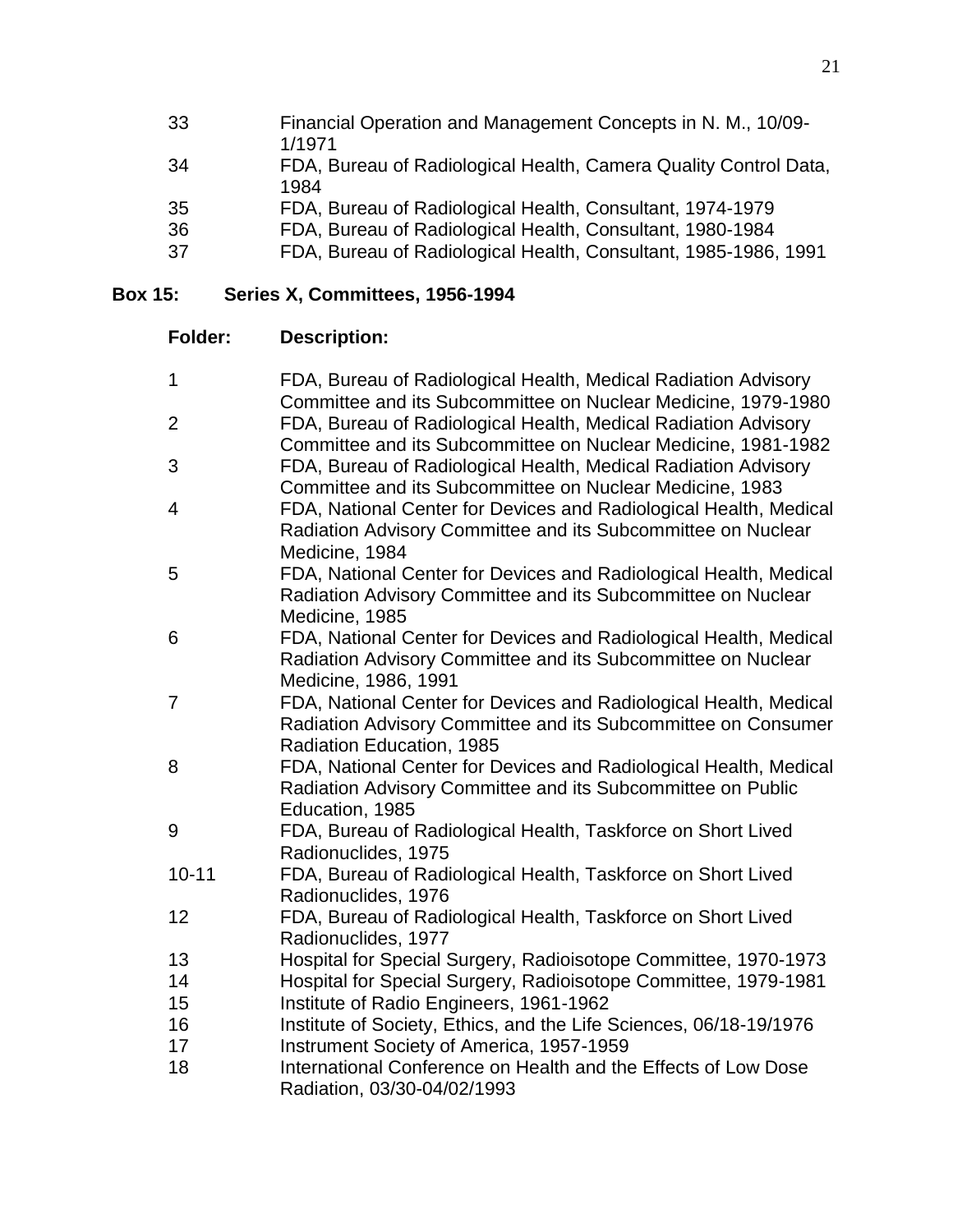International Conference on Low Level Ionizing, 09/22-23/1980 Third International Congress of Endocrinology, 06-07/1968 Fourth International Congress of Endocrinology, 06/1972 International Symposium on Gonadotropins, CUMC, 06/1971 International Symposium on Nuclear Medicine, Beijing, China, 10/10-14/1988 International Symposium on Radiation Emergencies, 01/28/1988 Sixth International Thyroid Conference, Vienna, 06/1970 Johns Hopkins University, Course on Cardiopulmonary Nuclear Medicine, 02/16-18/1978 Joint Review Committee on Educational Programs in Nuclear Medicine Technology, 1975-1979 Keating Symposium, 04/1972 Laurentian Hormone Conference, 08/1966 Mayor Technical Advisory Committee on Radiation, 1973 Mayor Technical Advisory Committee on Radiation, 1974 Mayor Technical Advisory Committee on Radiation, 1975 Mayor Technical Advisory Committee on Radiation, 1976 Mayor Technical Advisory Committee on Radiation, 1977 Mayor Technical Advisory Committee on Radiation, 1978 Mayor Technical Advisory Committee on Radiation, 1979 Mayor Technical Advisory Committee on Radiation, 1980-1984 Mayor Technical Advisory Committee on Radiation to Review Problem of Mobile Nuclear Medicine Diagnostic Services, Seymour Gollub, MD, 1975-1976 National Cancer Institute, Thyroid Iodine 131 Assessment Committee, 1985 National Cancer Institute, Thyroid Iodine 131 Assessment Committee, 1986-1988 National Cancer Institute, Thyroid Iodine 131 Assessment Committee, 1989 National Cancer Institute, Thyroid Iodine 131 Assessment Committee, 1990-1993 National Cancer Institute, Working Group on Studies of Hyperthyroid & Radioactive Iodine, 10/28-29/1986

#### **Box 16: Series X, Committees, 1956-1994**

|   | National Council on Radiation Protection and Measurements, 1974-        |
|---|-------------------------------------------------------------------------|
|   | 1988                                                                    |
| 2 | National Thyroid Cancer Treatment Cooperative Study Group,<br>1982-1984 |

 New York Academy of Medicine, Advisory Committee for the Formation of Section on Nuclear Medicine, 1992-1993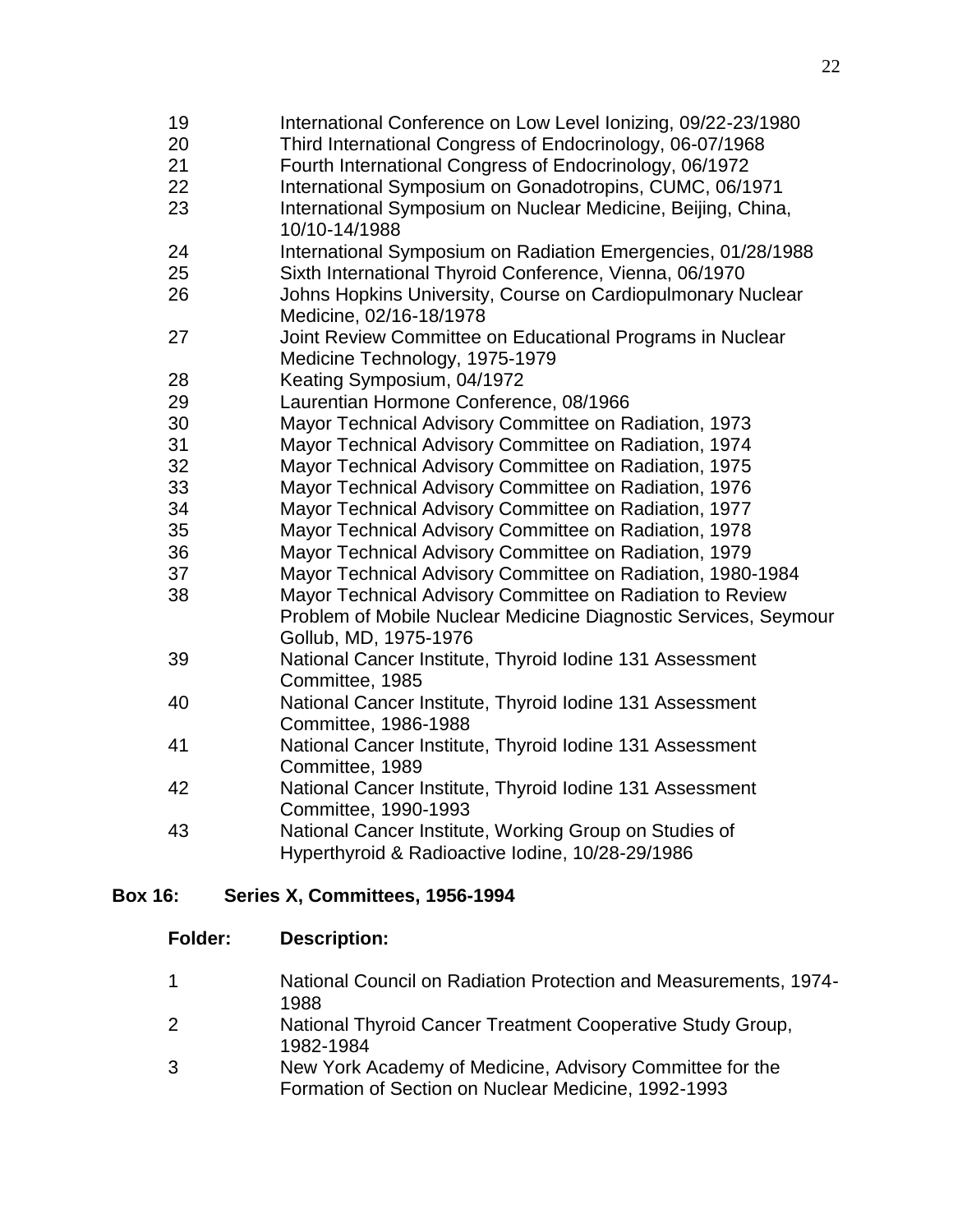| $\overline{4}$ | New York Academy of Medicine, Committee on Public Health,<br>1985-1986, 1989                |
|----------------|---------------------------------------------------------------------------------------------|
| 5              | New York Academy of Medicine, Committee on Public Health,<br>Executive Committee, 1988-1989 |
| 6              | New York Academy of Medicine, Committee on Public Health,                                   |
|                | Subcommittee on Environmental Health, 1980                                                  |
| 7              | New York Academy of Medicine, Committee on Public Health,                                   |
|                | Subcommittee on Environmental Health, 1987-1989                                             |
| 8              | New York Academy of Medicine, Committee on Public Health,                                   |
|                | Subcommittee on Environmental Health, Working Group on Health                               |
|                | Effects of Radiation, 1985                                                                  |
| 9              | New York Academy of Medicine, Committee on Public Health,                                   |
|                | Subcommittee on Environmental Health, Working Group on Health                               |
|                | Effects of Radiation, 1986                                                                  |
| 10             | New York Academy of Medicine, Committee to Revise the                                       |
|                | Academy's Statement on Radiation Risks, 1989                                                |
| 11             | New York Academy of Medicine, Greater New York Nuclear                                      |
|                | Medicine Grand Rounds, 1988                                                                 |
| 12             | New York Academy of Sciences, 1957-1961                                                     |
| 13             | New York City, Office of Radiation Control, Committee on Human                              |
|                | Applications of Radioactive Materials, 1973-1989                                            |
| 14             | New York Nuclear Medical Group, 11/06/1975                                                  |
| 15             | New York Hospital, Bicentennial Celebration, 1970-1971                                      |
| 16             | New York Hospital, Board of Governors Presentations, 1975-1976                              |
| 17             | New York Hospital, JACH Site Visit for Department of Radiology,                             |
|                | 1988                                                                                        |
| 18             | New York Hospital, Committee on Laboratories, 1985                                          |
| 19             | New York Hospital, Committee on Radiation, 1970                                             |
| 20             | New York Hospital-Cornell Medical Center, Committee on                                      |
|                | Radiation, 1991                                                                             |
| 21             | New York Hospital, Radioisotope Committee and Local Isotope<br>Committee, 1958-1969         |
| 22             | New York Hospital, Radioisotope Committee and Local Isotope                                 |
|                | Committee, 1970-1973                                                                        |
| 23             | New York Hospital, Radioisotope Committee and Local Isotope                                 |
|                | Committee, 1974                                                                             |
| 24             | New York Hospital, Radioisotope Committee and Local Isotope                                 |
|                | Committee, 1975-1976                                                                        |
| 25             | New York Hospital, Radioisotope Committee and Local Isotope                                 |
|                | Committee, 1978-1979                                                                        |
| 26             | New York Hospital, Radioisotope Committee and Local Isotope                                 |
|                | Committee/Committee on Radiation, Taskforce on Radiation                                    |
|                | Safety, 1980                                                                                |
| 27             | New York Hospital, Radioisotope Committee and Local Isotope                                 |
|                | Committee, 1981                                                                             |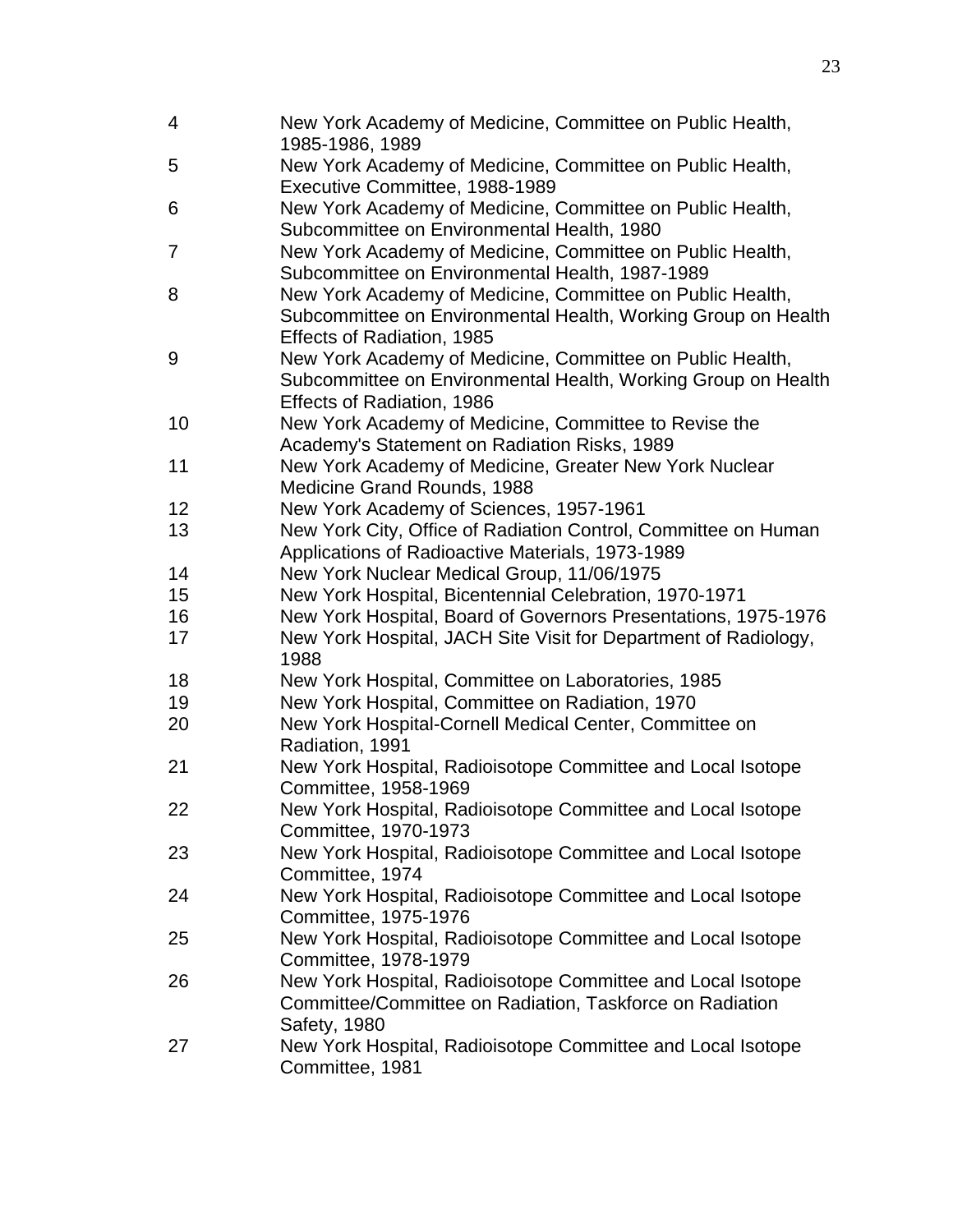| New York Hospital, Radioisotope Committee and Local Isotope    |
|----------------------------------------------------------------|
| Committee, 1982-1986                                           |
| New York Hospital-Cornell Medical Center, Department of        |
| Radiology, Committee for Clinical Computer Applications, 1986  |
| New York Hospital, Residency Review Committee, 1986            |
| New York Hospital, Response to a Nuclear Accident Committee,   |
| 1987-1988                                                      |
| New York Hospital, Safety Committee, Subcommittee on           |
| Hazardous Material Control and Environmental Health, Ribavirin |
| Task Force, 1986-1987                                          |
| New York State, Medical Advisory Committee, 1973               |
| New York State, Medical Advisory Committee, 1974               |
| New York State, Medical Advisory Committee, 1975               |
| New York State, Medical Advisory Committee, 1976               |
| New York State, Radiological Health Advisory Committee, 1988-  |
| 1995                                                           |
|                                                                |

## **Box 17: Series X, Committees, 1956-1994**

| <b>Folder:</b> | <b>Description:</b> |
|----------------|---------------------|
|                |                     |

| 1              | New York Thyroid Club, 1979-1988                             |
|----------------|--------------------------------------------------------------|
| $\overline{2}$ | Nuclear Cardiology Symposium, 04/12-14/1973                  |
| 3              | Nuclear Regulatory Commission, 1981-1982, 1994               |
| 4              | Oakridge Institute of Nuclear Studies, 1956, 1962            |
| 5              | Pediatric Nuclear Medicine, 02/1972                          |
| 6              | Postgraduate Course on Radioimmunoassay, 08/1972             |
| 7              | Problems of Thyrotoxicosis, 03/06/1975                       |
| 8              | Radiation Associated Thyroid, Conference, 09/30-10/01/1976   |
| 9              | REAC/TS Conference on Medical Basis for Radiation Accident,  |
|                | 10/20-22/1988                                                |
| 10             | Reeducation of Radiation Exposure in Nuclear Medicine        |
|                | Symposium, 08/1972                                           |
| 11             | Sixty Eight Street Club, 1958-1965                           |
| 12             | Sixty Eight Street Club, 1966-1971                           |
| 13             | Society for Advanced Medical Systems, 1972-1974              |
| 14             | Society of Nuclear Medicine, Board Activities, 1978-1989     |
| 15             | Society of Nuclear Medicine, Programs, 1972-1987             |
| 16             | Third Annual Nuclear Medicine Seminar, 03/1971               |
| 17             | Thyroid Foundation of America, 07/23-24/1992                 |
| 18             | <b>Thyroidology, Clinical and Experimental Journal, 1990</b> |
| 19             | U.S. Army Surgical Research Unit Reunion, 04/1967            |
| 20             | University of Conn, Medical School Residency Program,        |
|                | 05/19/1978                                                   |
| 21             | World Federation of Nuclear Medicine & Biology, Executive    |
|                | Committee, 1971, 1977-1978                                   |
|                |                                                              |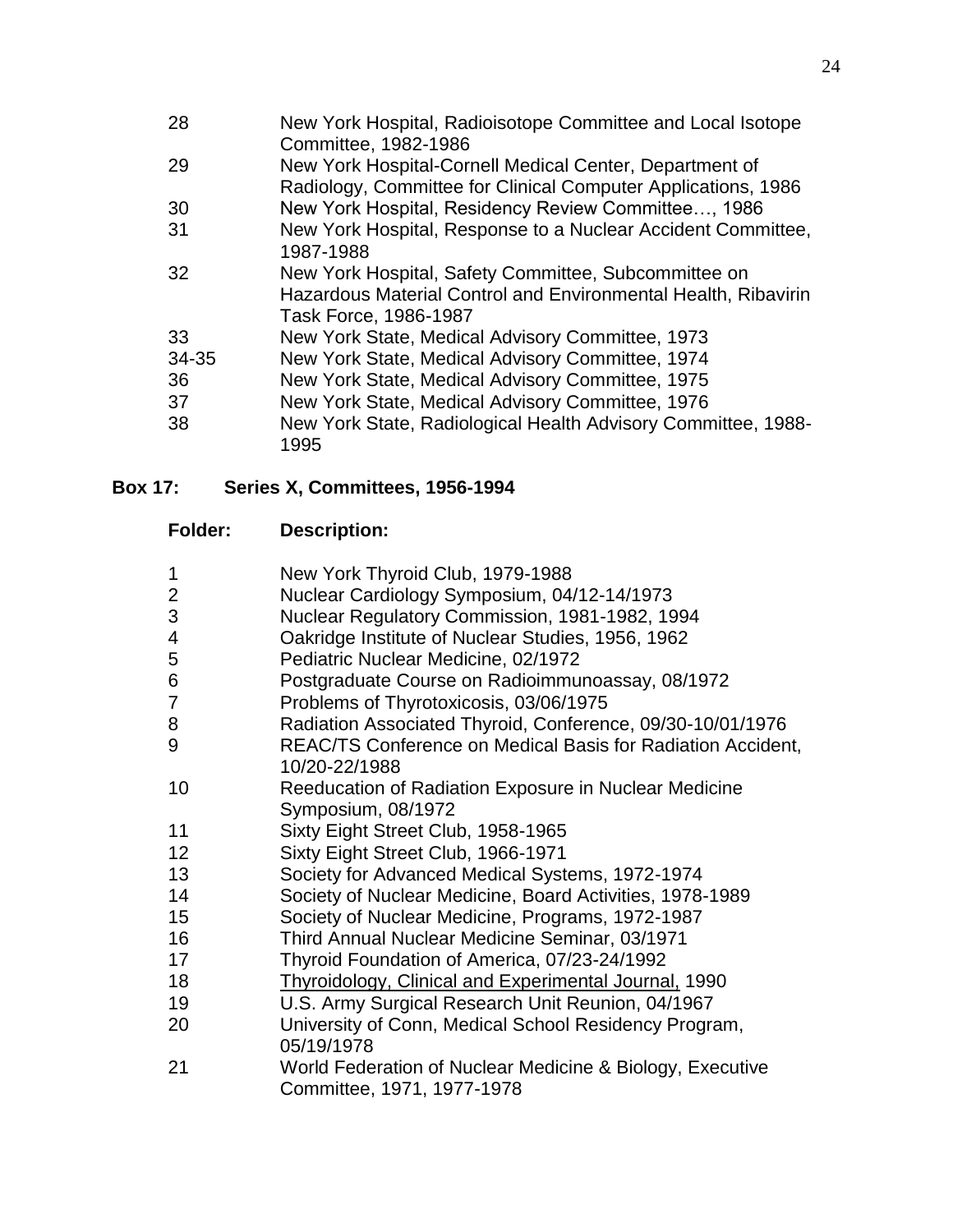22 Yugoslavia Trip, 1987

## **Box 17: Series XI, Speeches and Papers, 1958-2003**

| <b>Folder:</b> | <b>Description:</b>                                                                                                             |
|----------------|---------------------------------------------------------------------------------------------------------------------------------|
| 23             | "Advance in Nuclear Medicine," Update Your Medicine, Association<br>of Practicing Physicians at New York Hospital, 01/17/1979   |
| 24             | American Thyroid Association, Annual Meeting, 09/16-18/1987                                                                     |
| 25             | American Thyroid Association, Workshop, 11/12/1988                                                                              |
| 26             | "Antithyroid Drugs Given," American Thyroid Association, 1988                                                                   |
| 27             | "Aspects of Thyroid Disease," Albany Medical College, 10/1969                                                                   |
| 28             | Clinical Day Program, American Thyroid Association Symposium,<br>09/15-20/1987                                                  |
| 29             | "Consequences of Radiation to the Thyroid," Public Health<br>Strategies for Protecting the Thyroid with Potassium lodide in the |
|                | Event of a Nuclear Incident, American Thyroid Symposium,<br>02/28/2003                                                          |
| 30             | "Current Status of Radioiodine Treatment of Hyperthyroidism," First<br>World Congress of Nuclear Medicine, 09/30-10/05/1974     |
| 31             | "Current Status of Radioiodine Treatment of Hyperthyroidism"                                                                    |
| 32             | "Current Therapy in Endocrinology and Metabolism,' 1989-1997                                                                    |
| 33             | "Diagnosis and Treatment of Common Thyroid Diseases," Excerpta                                                                  |
|                | Medical Foundation, 03/1970                                                                                                     |
| 34             | Early Use of Radioiodine Therapy, 1983-1984                                                                                     |
| 35             | Encyclopedia of Medical Radiology, 1978                                                                                         |
| 36             | Four Days of Nuclear Medicine, College of Physicians and                                                                        |
|                | Surgeons, Columbia University, 04/18-21/1977                                                                                    |
| 37             | Four Days of Nuclear Medicine, College of Physicians and                                                                        |
|                | Surgeons, Columbia University, 03/26-29/1979                                                                                    |
| 38             | "Hypothyroidism," Sixth International Thyroid Conference                                                                        |
|                | Roundtable, 06/1970                                                                                                             |
| 39             | "Hyperthyroidism," 5 <sup>th</sup> Edition, Current Diagnosis, 1977                                                             |
| 40             | "Implications of Rapid Intrathyroidal Iodine," Society of Nuclear                                                               |
|                | Medicine, 06/12-15/1973                                                                                                         |
| 41             | International Conference on Radiation Emergencies, 11/19-21/1986                                                                |
| 42             | "In-Vito Tests of Thyroid Function," Albert Einstein College of                                                                 |
|                | Medicine, Nuclear Medicine Symposium, 04/29-05/02/1974                                                                          |
| 43             | Jersey Shore Medical Center, 11/04/1986                                                                                         |
| 44             | "Medical Management of Hyperthyroidism," Community Hospital at                                                                  |
|                | Glen Cove, NY, 12/1969                                                                                                          |
| 45             | "Medical Management of Hyperthyroidism," American Thyroid                                                                       |
|                | Association Workshop, 11/05-06/1981                                                                                             |
| 46             | "Medical Management of Hyperthyroidism," Update Your Medicine,<br>CUMC, 06/08/12/1987                                           |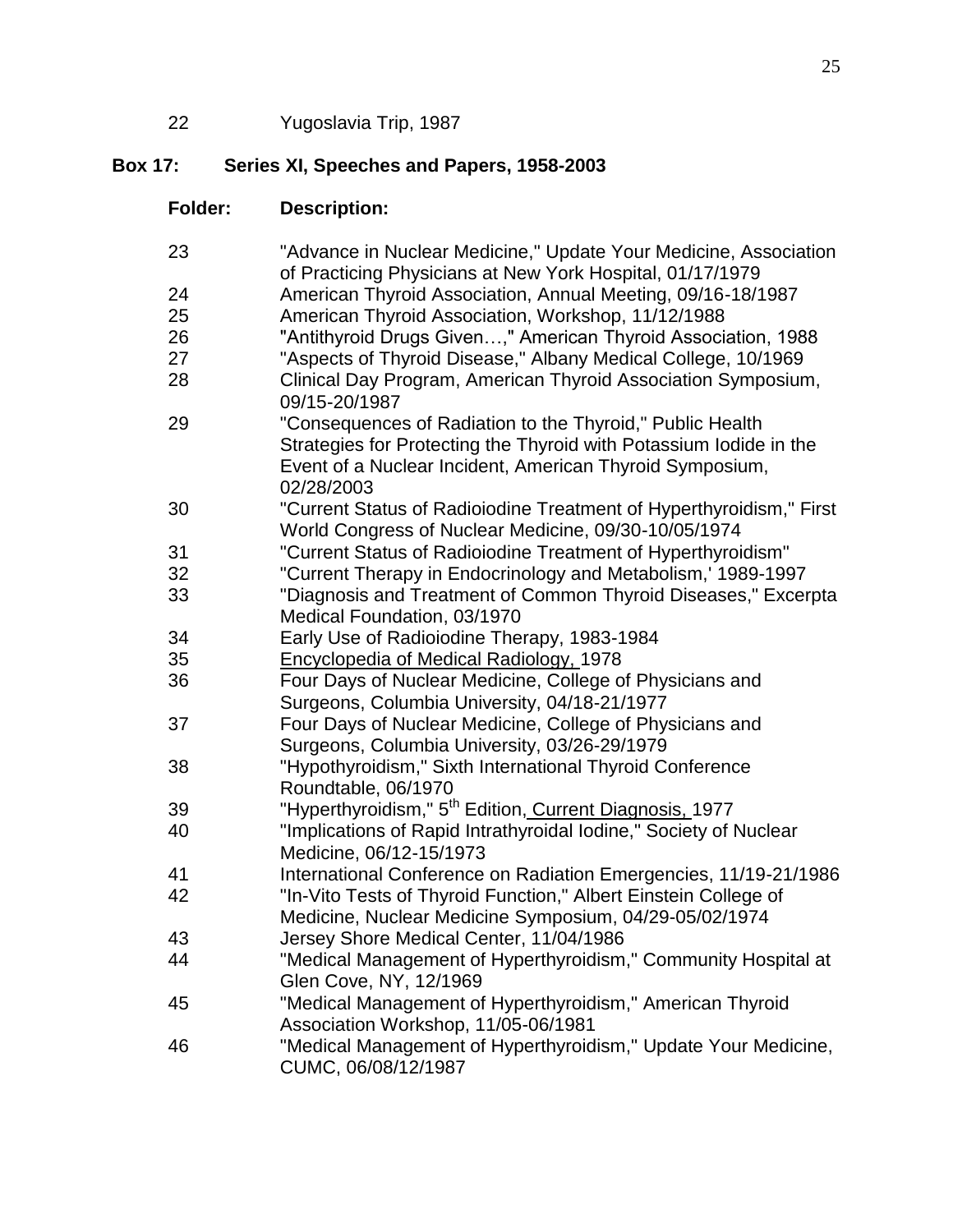| 47 | "Medical Radiation: Comparison of 131 and Alternative Treatments<br>of Hyperthyroidism," Japanese Society of Nuclear Medicine, |
|----|--------------------------------------------------------------------------------------------------------------------------------|
|    | 10/1987                                                                                                                        |
| 48 | "Meet the Professors," American Thyroid Association, 09/23-<br>26/1992                                                         |
| 49 | "Metastatic Thyroid Carcinoma: Detection and Treatment," undated                                                               |
| 50 | "A Model of Iodine Kinetics in the Dog," undated                                                                               |
| 51 | "Nuclear Medicine and Radioisotope Technology," National Naval                                                                 |
|    | Medical Center, 1972                                                                                                           |
| 52 | Nuclear Medicine Annual, 1980-1983                                                                                             |
| 53 | Postgraduate Course in Endocrinology of Pregnancy, CUMC,                                                                       |
|    | 10/1966                                                                                                                        |
| 54 | Principles and Practice of Endocrinology & Metabolism. 1985-1986                                                               |
| 55 | "Progress Report on New York Center for Biomathematical                                                                        |
|    | Research," IBM Medical Symposium, 1959-1960                                                                                    |
| 56 | "Proposal for Studies of the Use of NMR in the Study of Thyroid                                                                |
|    | Disease," undated                                                                                                              |
| 57 | "Public Health Aspects of Nuclear Radiation Emergencies,"                                                                      |
|    | International Conference on Non-Military Radiation Emergencies,                                                                |
|    | 1987                                                                                                                           |
| 58 | "Radiation Associated Thyroid Cancer," undated                                                                                 |
| 59 | "Radiation Therapy in Children," Treatment of Thyroid Cancer in                                                                |
|    | Childhood, Workshop, National Cancer Institute, 09/10-11/1992                                                                  |
| 60 | "Radioiodine in Diagnosis and Treatment of Thyroid Disease,"                                                                   |
|    | Journal of Saint Barnabas Medical Center, 1973                                                                                 |
| 61 | Radioisotope Renogram Project, 1958-1960                                                                                       |
| 62 | "Radioiodine Treatment of 524 Cats with Hyperthyroidism," 1995                                                                 |
| 63 | "Radioiodine Treatment of Hyperthyroidism," Bethesda Nuclear                                                                   |
|    | Medicine Course, National Naval Medical Center, 10/1993                                                                        |
| 64 | "Radioiodine Treatment of Hyperthyroidism," 1999-2000                                                                          |
| 65 | "Radioiodine Treatment of Hyperthyroidism," undated                                                                            |
| 66 | Raven Press, 1983-1994                                                                                                         |
| 67 | "The Reactor Iodine Controversy," undated                                                                                      |
| 68 | Reprints, 1983-2000                                                                                                            |
|    |                                                                                                                                |

### **Box 18: Series XI, Speeches and Papers, 1958-2003**

| "Response to Radioactive Iodine is Debated," 1986 |
|---------------------------------------------------|
|---------------------------------------------------|

- "The Role of Radioactive Iodine in Diagnosis & Therapy of Thyroid Disease," St. Barnabas Medical Center, 1969
- "Safety of I-131 Treatment of Hyperthyroidism," 1986
- 4 Society of Nuclear Medicine, 07/1972<br>5 Society of Nuclear Medicine, 06/8-11/
- 5 Society of Nuclear Medicine, 06/8-11/1976<br>6 Society of Nuclear Medicine, 06/21-24/1977
- Society of Nuclear Medicine, 06/21-24/1977